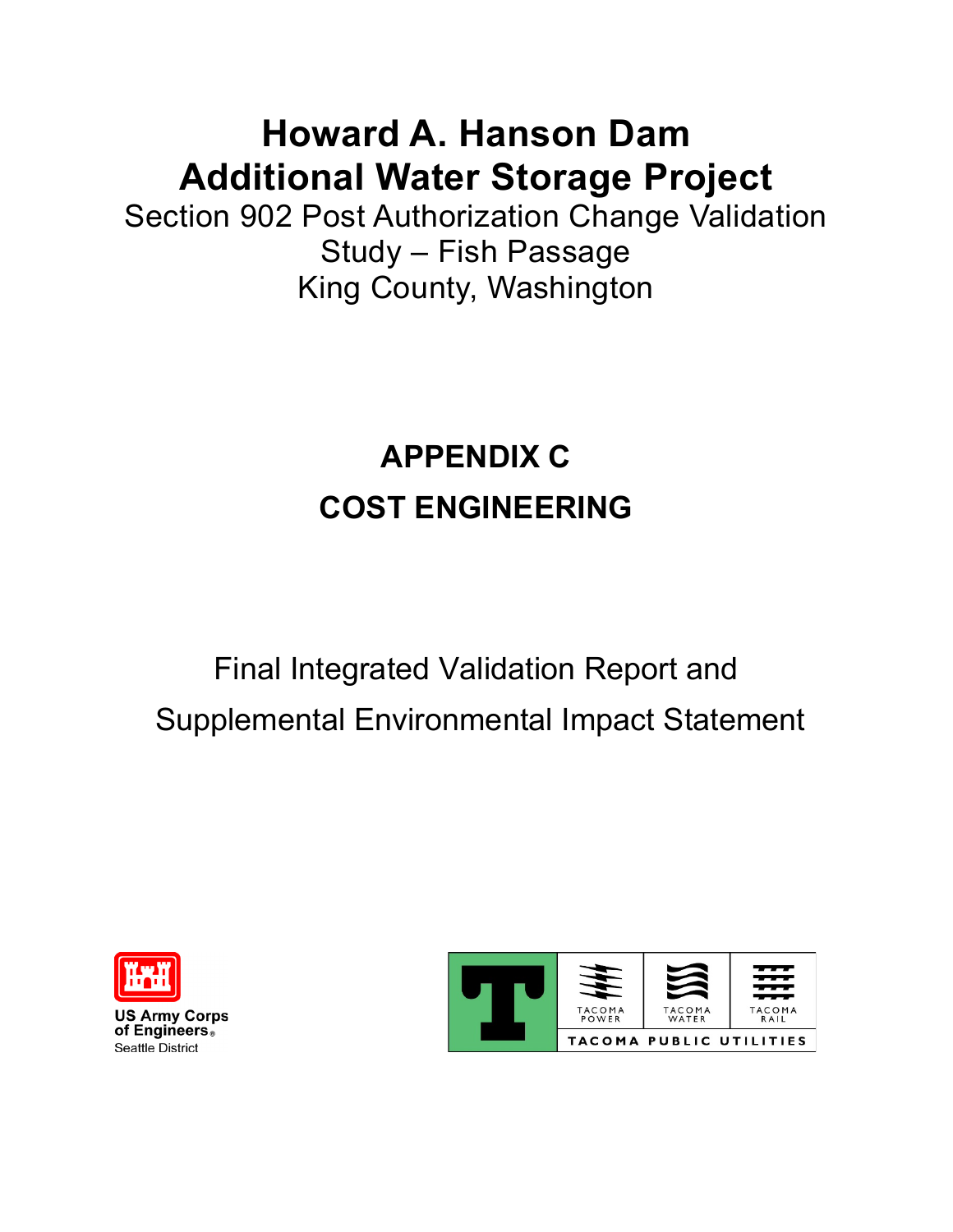# Cost Appendix

This appendix provides supplemental and background information on the development of the project cost estimates for the Howard A Hanson Dam Fish Passage Facility Project.

# Table of Contents

# Table of Tables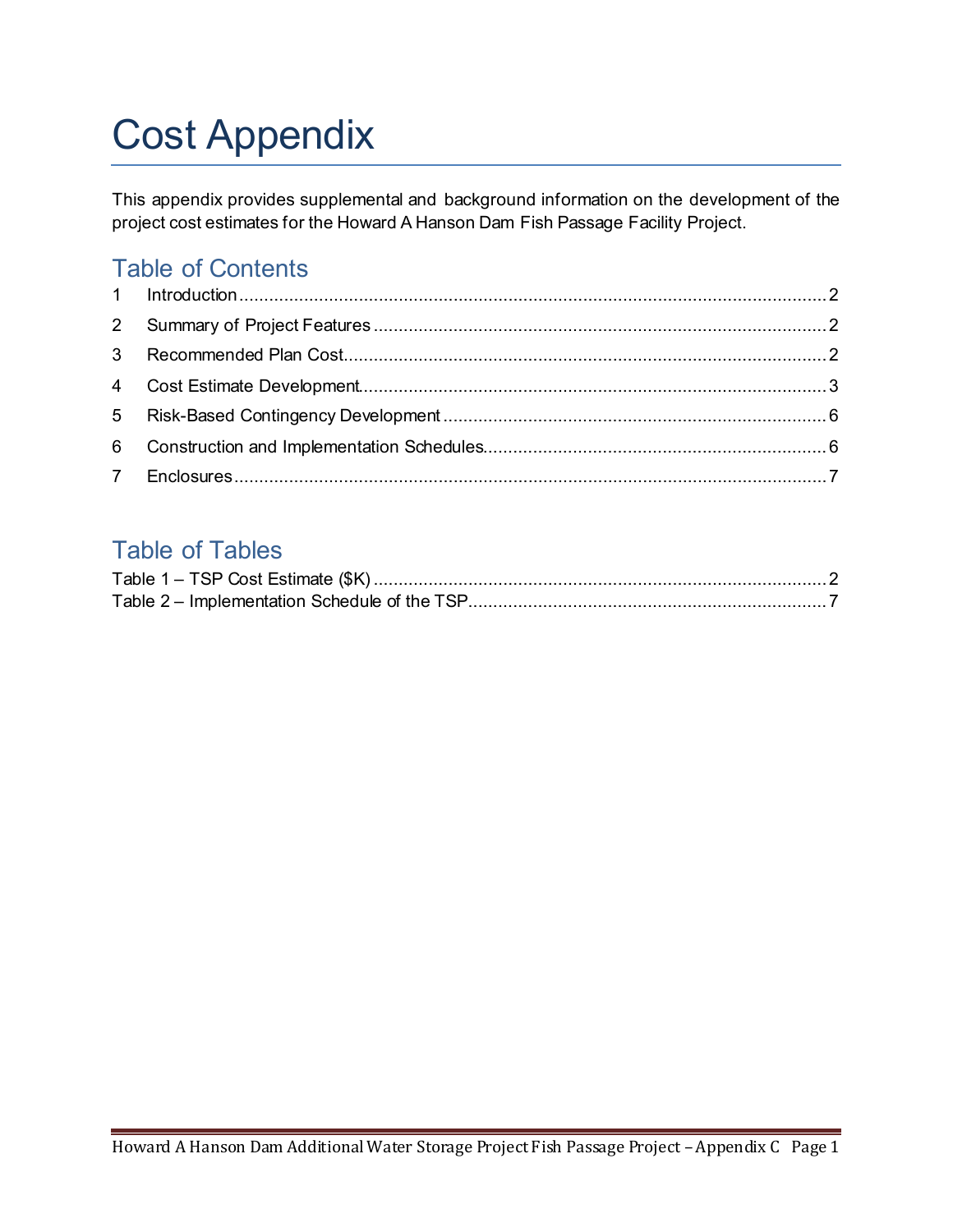## <span id="page-2-0"></span>**1 Introduction**

The Cost Engineering Section at the USACE Seattle District has prepared this cost estimate to determine the probable engineering and construction costs for the downstream Fish Passage Facility at Howard A Hanson Dam, Ravensdale, Washington. The point of contact for this estimate is Ray Koong, Cost Engineering, 206-316-3899.

## <span id="page-2-1"></span>**2 Summary of Project Features**

This project includes construction of a Multiport Collector, Full Flow Bypass Structure, Deceleration Tunnel and Outlet Structure. The Multiport Collector consists of 5 horns stacked vertically to allow for collection of fish over the typical fluctuations in the reservoir water surface. Connected to the collector is the Full Flow Bypass Structure which consists of a Steep Slope Bypass and Full Flow Bypass. At the Steep Slope Bypass five primary bypasses – one for each collector horn – convey fish from the collector through the dam and to the bottom of the steep slope bypass before merging into a U-shaped steel conduit at the deceleration tunnel. The Full Flow Bypass conveys the water that is screened off at each of the 5 horns down to the deceleration tunnel. The Deceleration Tunnel is a 15' horseshoe tunnel that runs approximately 1,225' through the left abutment of the dam and exits downstream to the Outlet Structure. The Outlet Structure includes a stilling basin and scour pool for reintroducing the water from the Full Flow Bypass into the river. The Primary Bypass with the fish is diverted another ~200' downstream of the full flow stilling basin (~400' downstream of the end of the Deceleration Tunnel) through an elevated conduit to an exit into a plunge pool in the river.

## <span id="page-2-2"></span>**3 Recommended Plan Cost**

The Recommended Plan is the construction of a downstream Fish Passage Facility consisting of a Multiport Collector, Full Flow Bypass Structure, Deceleration Tunnel and Outlet Structure. The cost of the Recommended Plan is summarized below and detailed in the attached TPCS.

| <b>Feature</b>                  | <b>First Cost</b><br>(FY22) | <b>Fully Funded</b><br>(FY Varies) |
|---------------------------------|-----------------------------|------------------------------------|
| Phase 1 Sunk Cost*              | 111,440                     | 111,440                            |
| 06 - HAHD Fish Passage Facility | 602,310                     | 719,325                            |
| 06 - Adaptive Management        | 11,458                      | 15,457                             |
| 01 - Lands and Damages          | 296                         | 340                                |
| $30 - PED$                      | 76,046                      | 85,324                             |
| 31 - Construction Mgmt.         | 17,684                      | 20,767                             |
| <b>Total Phase 1</b>            | 819,234                     | 952,653                            |
| Phase 2                         |                             |                                    |
| 06 - Additional Water Storage   | 22,859                      | 57,489                             |
| 01 - Lands and Damages          | 399                         | 616                                |
| $30 - PED$                      | 10,408                      | 16,093                             |
| 31 - Construction Mgmt.         | 2,285                       | 3,864                              |
| Total Phase 2                   | 35,951                      | 78,062                             |
| <b>Total</b>                    | 855,185                     | 1,030,715                          |

### <span id="page-2-3"></span>**Table 1 – TSP Cost Estimate (\$K)**

\*Spent through consists of \$98,959K in construction, \$1,901K in lands & damages and \$10,580K in GI PED provided by the NWS Planning Branch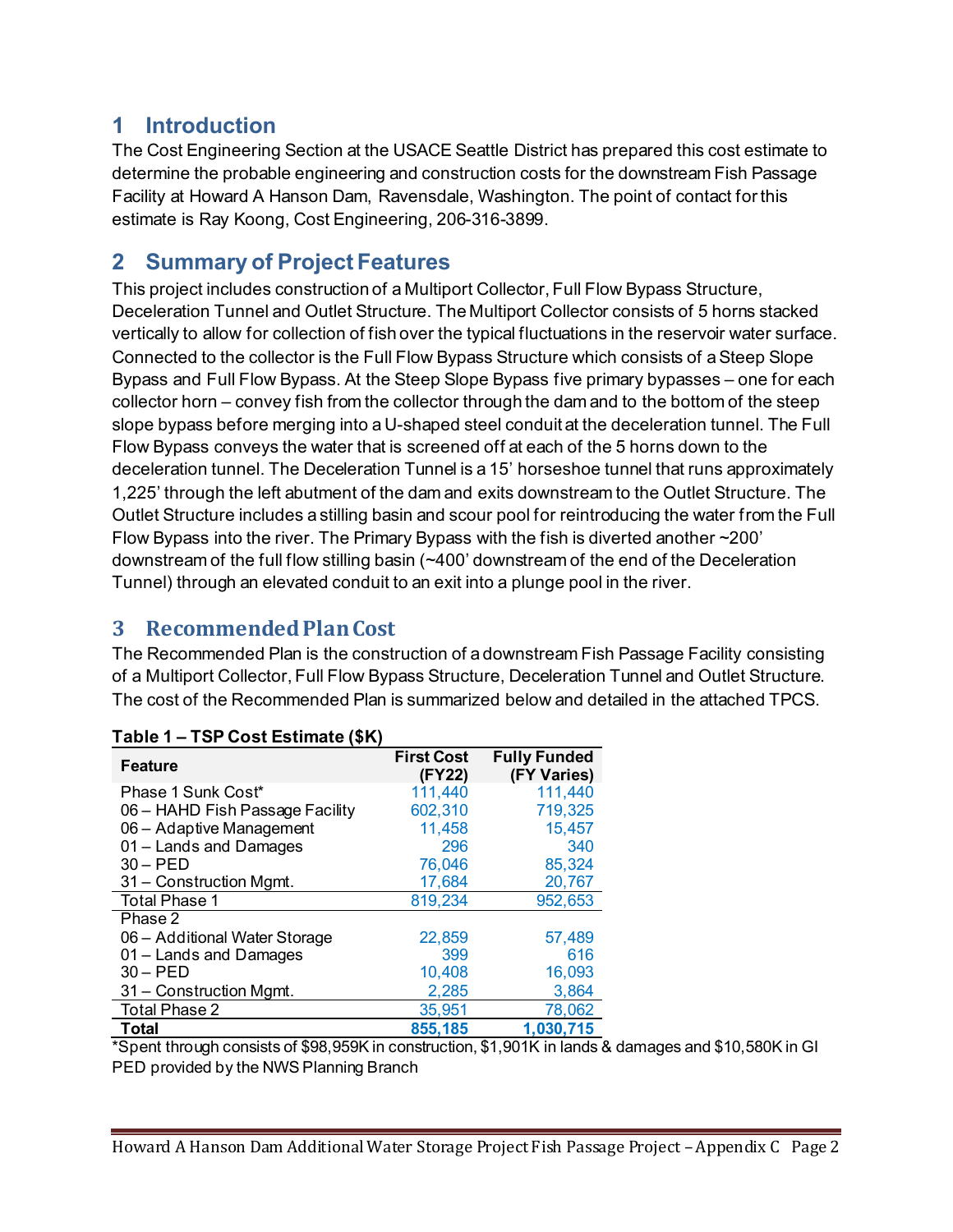## <span id="page-3-0"></span>**4 Cost Estimate Development**

The estimates were prepared in accordance with ER 1110-2-1150 E&D Civil Works Projects, and ER 1110-2-1302 E&D Civil Works Cost Engineering.

The basis for the cost estimates was conceptual design, post authorization change validation study engineering appendix and quantities prepared by the Project Delivery Team (PDT). The cost engineer verified the provided quantities were reasonable and calculated additional supporting quantities as necessary (e.g. tunnel walls, stilling basin, bypass flumes). Additional information provided by the PDT via e-mails, phone calls, and in-person discussions was incorporated into the estimate.

The cost estimates were prepared using the Corps of Engineers Micro-Computer Aided Cost Estimating System II (MII). The estimates were developed at a Class 3 level in order to support Section 902 post authorization change. Per ER 1110-2-1302, a Class 3 estimate is supported by a technical information (scope, design, acquisition and construction methods, etc.) discussion within the estimate and the uncertainties associated with each major cost item in the estimate.. Uncertainties were documented in the Cost and Schedule Risk Analysis (CSRA) risk register, and a risk-based contingency was developed using a Monte Carlo simulation done with Crystal Ball.

## **4.1 Price Level**

The estimated cost is communicated at three price levels: "Estimated Cost," "Project First Cost," and "Total Project Cost." The Estimated Cost is the construction cost calculated in MII based on the actual price level on the preparation date. The Project First Cost includes escalation from the estimate date to the anticipated date of Authorization, and the Total Project Cost includes escalation to the anticipated midpoint of construction.

The estimate price level is April 2022 (reported as FY22 Q1). The project first cost is presented at the October 2021 price level (FY22) for programming. The midpoints of construction vary by feature.

## **4.2 Estimate Structure and Feature Cost Development**

The estimate is organized at a high level by feature to match the Civil Works Work Breakdown Structure (WBS) accounts. This ensures the MII estimate is consistent with the risk analysis and the TPCS. The pertinent WBS accounts and their usage are summarized below.

### Phase 1 Sunk Cost

Phase 1 sunk costs include both construction and GI PED (General Investigation Planning, Engineering & Design) spent since the Additional Water Storage Project (AWSP) was initially authorized in Water Resources Development Act (WRDA) of 1999

## 06 HAHD Fish Passage Facility

### Multiport Collector

This feature is based on the Aug 2008, 95% level of design which has been mostly adopted for this current Feasibility Phase Design. The current Multiport Collector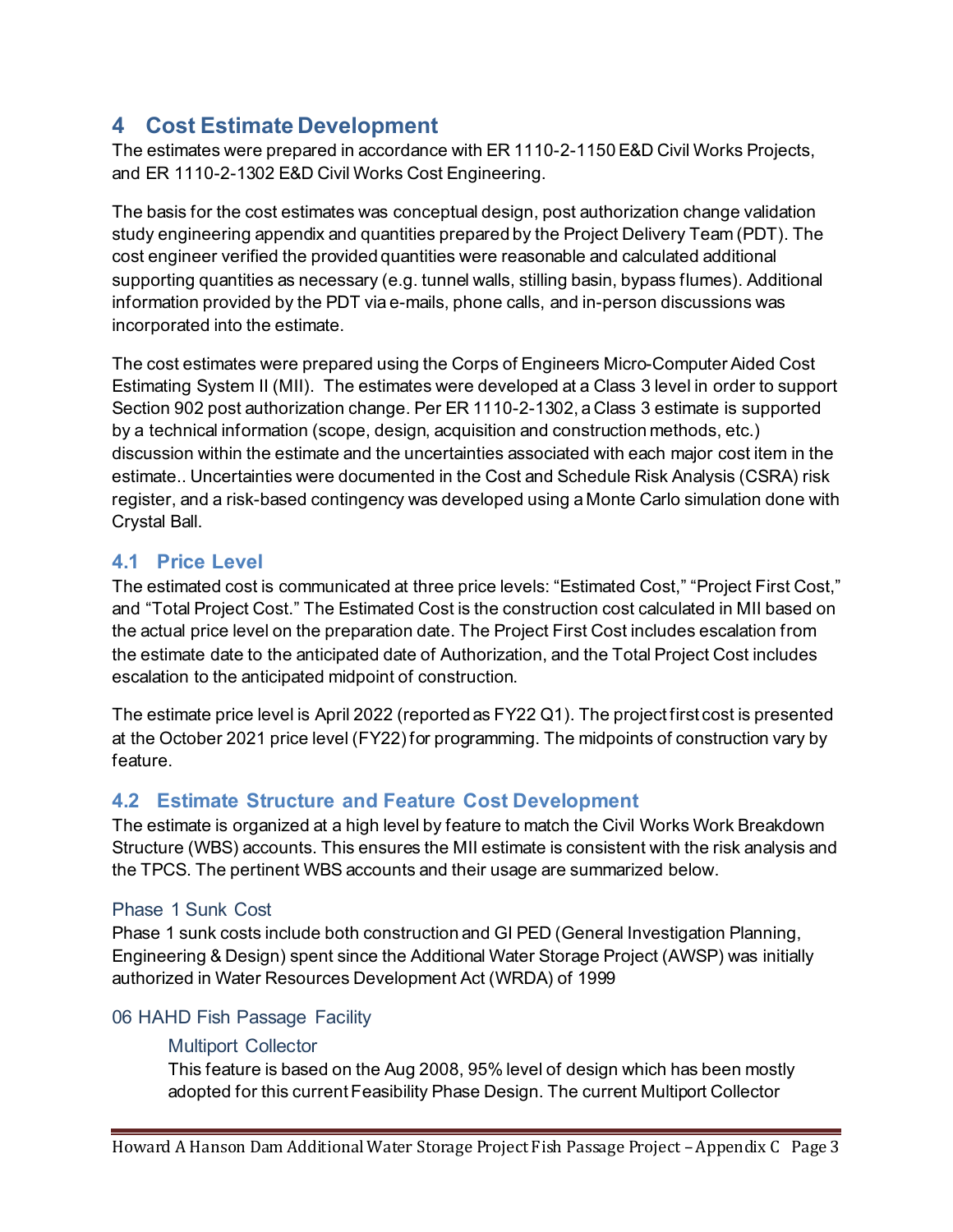estimate likewise is based on the estimate originally created by USACE NWW on 19 July 2007. Certain cost elements have been removed and or added per current design. For example, fish holding and sorting structure was removed while an intake crane and stoplogs were added. Material, labor and equipment costs were also updated. The team reviewed the 95% designs and prepared a complete quantity take off for all the structural, mechanical, electrical, and plumbing work. Quantities for architectural work and other miscellaneous features were reused where appropriate with adjustments made by the team as necessary based on engineering judgment.

### Full Flow Bypass Structure

Volume for this new concrete structure were developed based on draft elevation drawings provided by the PDT — these sections were pulled from the 3D model prepared in Inventor. The earthwork quantities came from Inroads. Excavation will be completed by drilling and blasting in 10 feet lifts. Rock stabilization will be installed as necessary after completion of each excavated lift. The Full Bypass Structure is primary bypass and full flow bypass. The primary bypass is a series of custom fabricated stainless steel conduits that are embedded in concrete which serve to transport fish from the collector horn downstream to the outfall location. The full flow bypass is two concrete channels constructed side by side. Each channel is 4' wide and 8' high. Three ports will feed one conduit and two ports will feed the other. Each conduit will also be constructed with custom fabricated stainless steel plates upstream and downstream from service gate slot. Concrete will require a class A surface finish and 6 inches of cover over embedded rebar.

## Full Flow Tunnel

The tunnel is cast in place concrete with a class A finish comprised of a primary bypass and two side by side full flow bypasses. The tunnel length is approximately 1,225 ft long which connects the Full Flow Bypass Structure and Outlet Structure. Tunneling is expected to encounter rock and will be performed by blasting. Tunneling stabilization will require wall anchoring and shotcrete fiber reinforced liner.

### Outlet Structure

The Outlet Structure consists of a bridge, tunnel outlet, stilling basin, downstream access road and outfall pipe. The bridge is composed of precast concrete post tensioned slabs with a concrete topping slab will be provided with approach ramps. The tunnel outlet contains exterior excavation and sidewall stabilization to enable the transition to the stilling basin. The stilling basin is a concrete structure that is approximately 130 ft in length and incorporate a parabolic transition from the deceleration tunnel exit to basin apron. The downstream access road is an improvement of the existing gravel road. The fish outfall location will be reached by providing a 4-foot diameter outfall pipe from the end of the deceleration tunnel to the location approximately 200 feet downstream from the end of the stilling basin. The outfall pipe is supported on piers every 55 feet for 210 feet and then cantilevers beyond the last pier 15 feet before releasing the primary bypass flow.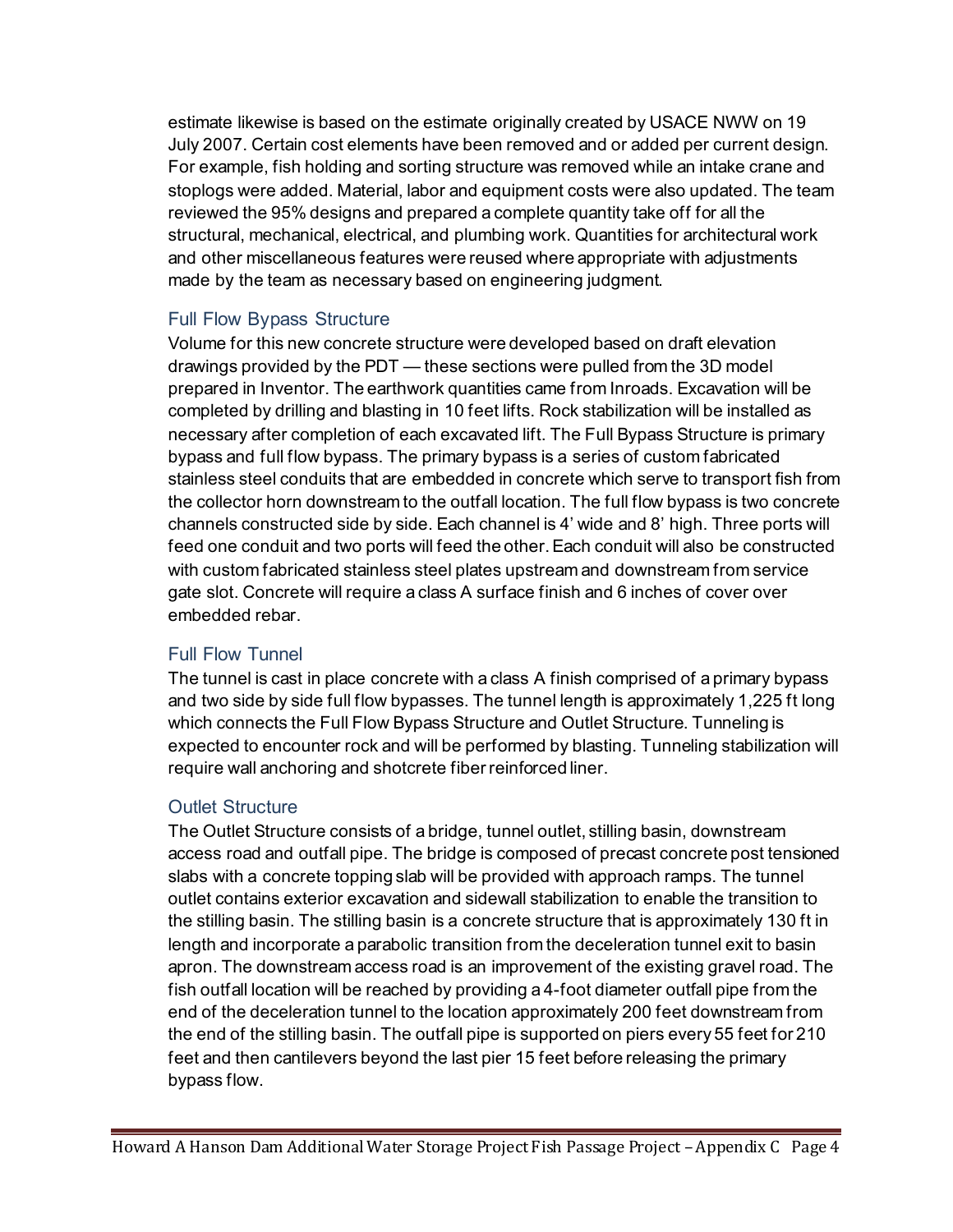#### 06 Adaptive Management

Adaptive Management consists of a list of features that may be implemented post construction if needed. Some of the notable features are tunnel relining or refinish, replace/change porosity plates behind the MIS screens, installation of fish guidance nets and additional log boom. Each feature is evaluated based on the likelihood of implementation with likely features applied at 100%, possible features at 50% and unlikely features not applied.

#### 01 Land and Damages

Land and Damages is the cost of land provided by the Non-Federal Sponsor (NFS) and its value is based on the cost table provided by NWS Real Estate.

#### 30 Planning, Engineering, and Design

The Planning, Engineering and Design (PED) costs are the design costs from authorization until project completion. This work includes detailed surveys, soil investigations, preparation of the plans and specifications to guide the contractor to construct the project, and designer support during construction. All values are based on the work plan developed by the design lead with input from the PDT.

#### 31 Construction Management

Construction Management (CM) – sometimes called Supervision and Administration, or S&A – includes the cost of project managers, project engineers, and other field staff supervising the project construction. All values are based on the work plan developed by the design lead with input from the PDT.

#### Phase 2 Additional Water Storage

Phase 2 Additional Water Storage consists of restoration costs that would be required to make up for stream habitat, elk forage, upland forest, and wetland riparian zone inundated by the pool raise.

#### 01 Land and Damages

Land and Damages is the cost of non-federal land required for Phase 2 as provided by NWS Real Estate.

#### 30 Planning, Engineering, and Design

Phase 2 (PED) consists of additional monitoring, dam safety study and design effort relating to habitat restoration due to pool raise.

#### 31 Construction Management

Phase 2 (CM) includes the cost of project managers, project engineers, and other field staff supervising the habitat restoration due to pool raise.

### **4.3 Key Assumptions**

Several key assumptions were made to estimate the construction costs:

- Mob and demob is assumed to be 5% of direct cost.
- Multiport Collector is somewhat based on the previous NWW CWE, with new features added or omitted if no longer needed. New takeoff quantities have been developed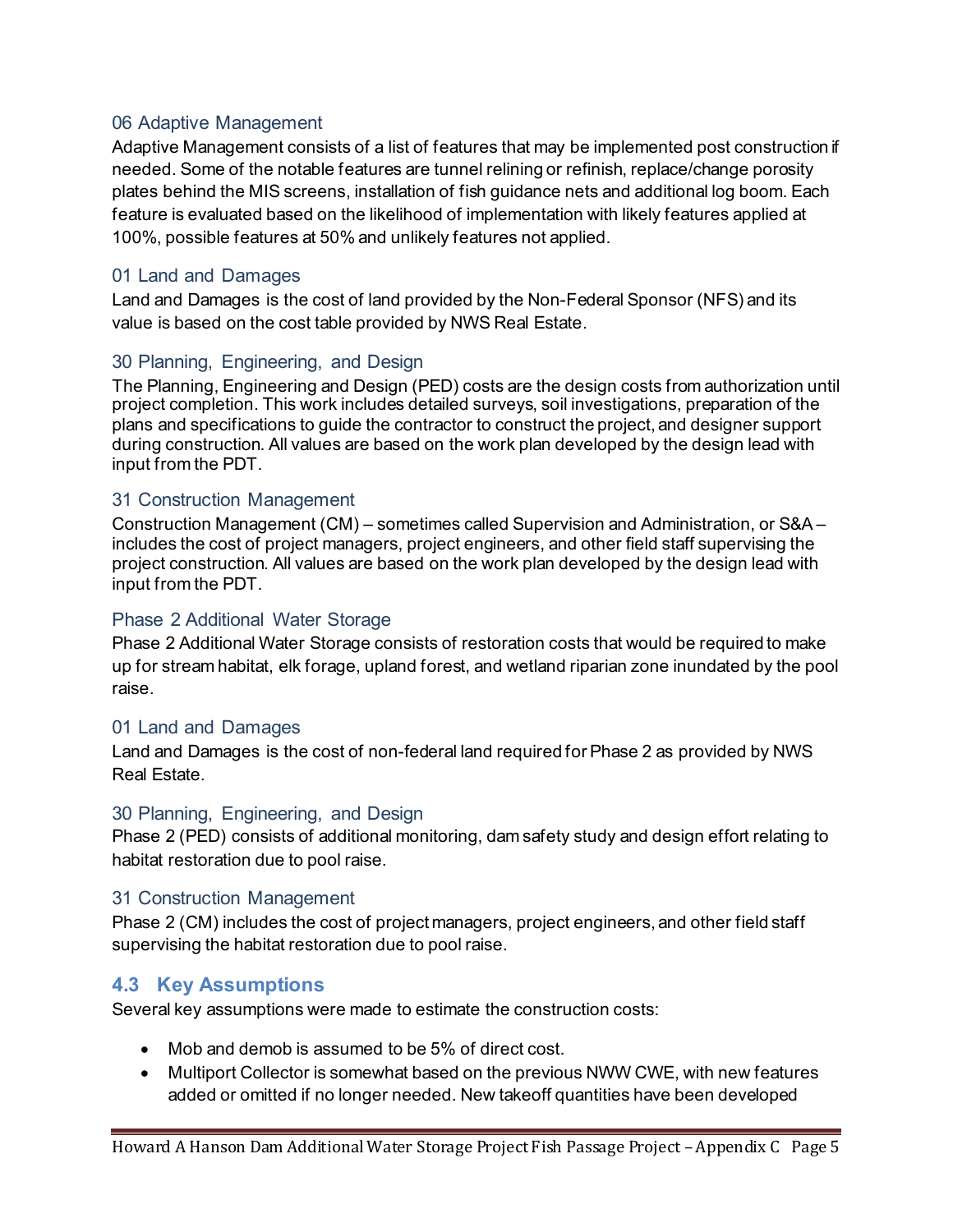based on the 95% 2008 design drawings for the Multiport Collector concrete structure and MEP items.

- Two tower cranes for the full duration to support the project.
- Excavation is performed by blasting with sidewall stabilization based on Engineering Appendix.
- Earthwork quantities and structural volumes are provided by the PDT.
- Unused excavated material can be hauled and disposed at the 6-mile disposal site, located about 2.2 miles from the dam.
- On site concrete batch plant is assumed.
- Tunneling will start from the downstream side concurrent with excavation work on the upstream.
- Two crews working 5 days a week, 10 hours a day.

# <span id="page-6-0"></span>**5 Risk-Based Contingency Development**

A Construction Schedule Risk Analysis (CSRA) was conducted with the PDT in order to identify, assess, and mitigate all potential risks to the project. The risks identified are documented in the CSRA document included as an attachment. Analysis of these risks contributed to the determination of how much contingency should be added to the total cost of the project. The CSRA has been updated to reflect the base case estimate and risks inherent in the Recommended Plan. Key risks identified include:

- Proper escalation value
- Delay in funding Construction phase
- Design criteria changes
- Modifications
- Delays in funding Design phase
- Completeness of scope of work
- High quality finishes in confined spaces
- Blasting near existing structures
- Incomplete structural design
- Weather impacts

# <span id="page-6-1"></span>**6 Construction and Implementation Schedules**

The implementation schedule is established by the work plan developed by the design lead. The construction schedule is developed in Primavera P6 and is informed by construction durations from the cost estimate.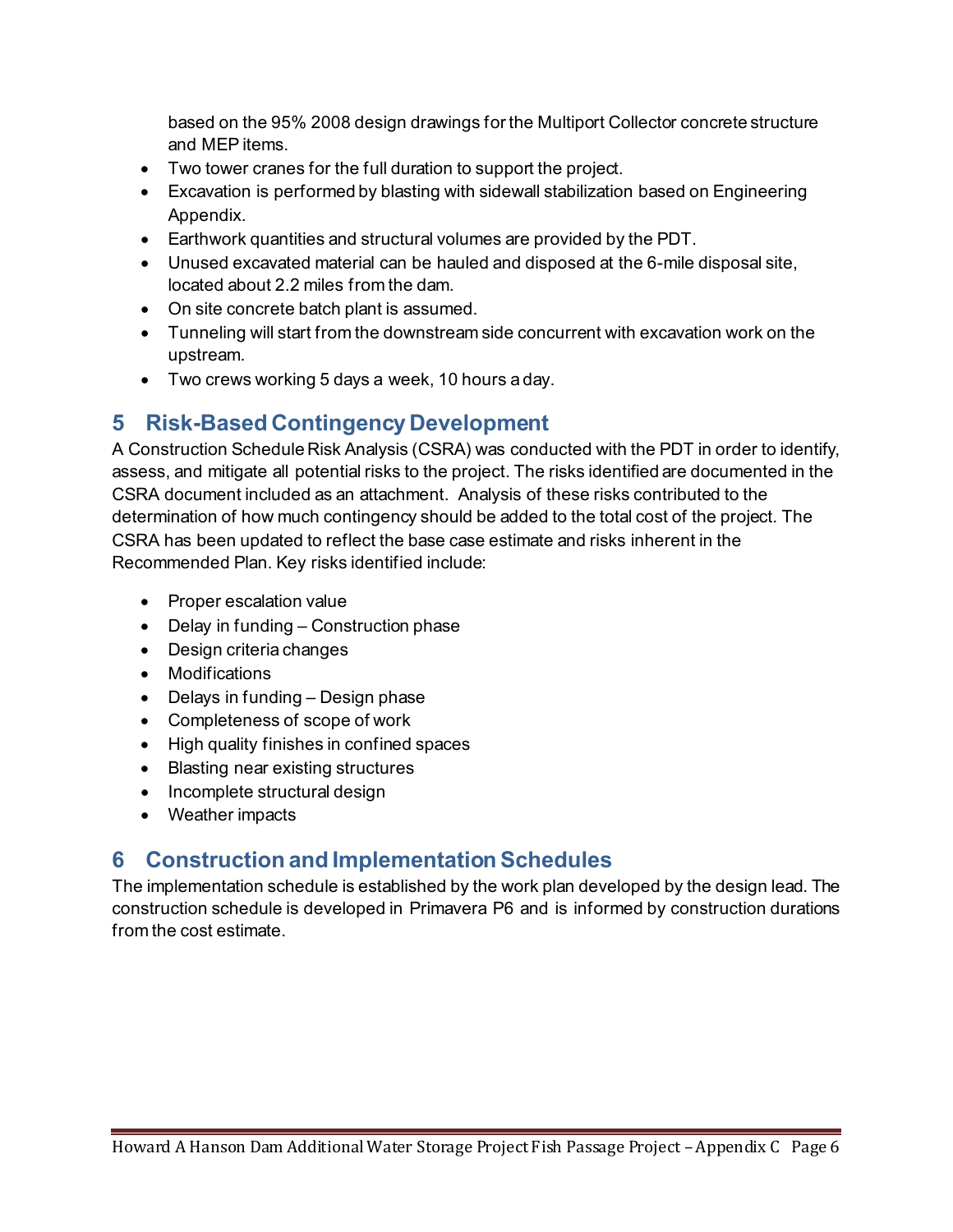The implementation schedule is summarized in the table below:

| Event                                  | <b>Duration</b><br>(mo) | <b>Start</b> | <b>Finish</b>    | <b>Midpoint</b>  | <b>Notes</b>                                                   |
|----------------------------------------|-------------------------|--------------|------------------|------------------|----------------------------------------------------------------|
| Feasibility                            | 10                      | Aug 2021     | <b>June 2022</b> | Jan 2022         | Feasibility finalized with the Chief's<br>report in June 2022. |
| Authorization &<br>Approval            | 12                      | June 2022    | June 2023        | Dec 2022         | Awaiting authorization and<br>approval                         |
| Investigations,<br>Design, Acquisition | 42                      | Oct 2022     | April 2026       | <b>July 2024</b> | Start when IIJA funding is received                            |
| Construction                           | 52                      | April 2026   | Aug 2030         | May 2028         | Reference attached P6 schedule                                 |
| <b>Post Construction</b><br>Monitoring | 48                      | Aug 2030     | Aug 2034         | Aug 2032         |                                                                |

<span id="page-7-1"></span>**Table 2 – Implementation Schedule of the TSP**

## <span id="page-7-0"></span>**7 Enclosures**

The following attachments supplement this appendix.

- 1. TPCS
- 2. CSRA Risk Register and Outputs
- 3. P6 Construction Schedule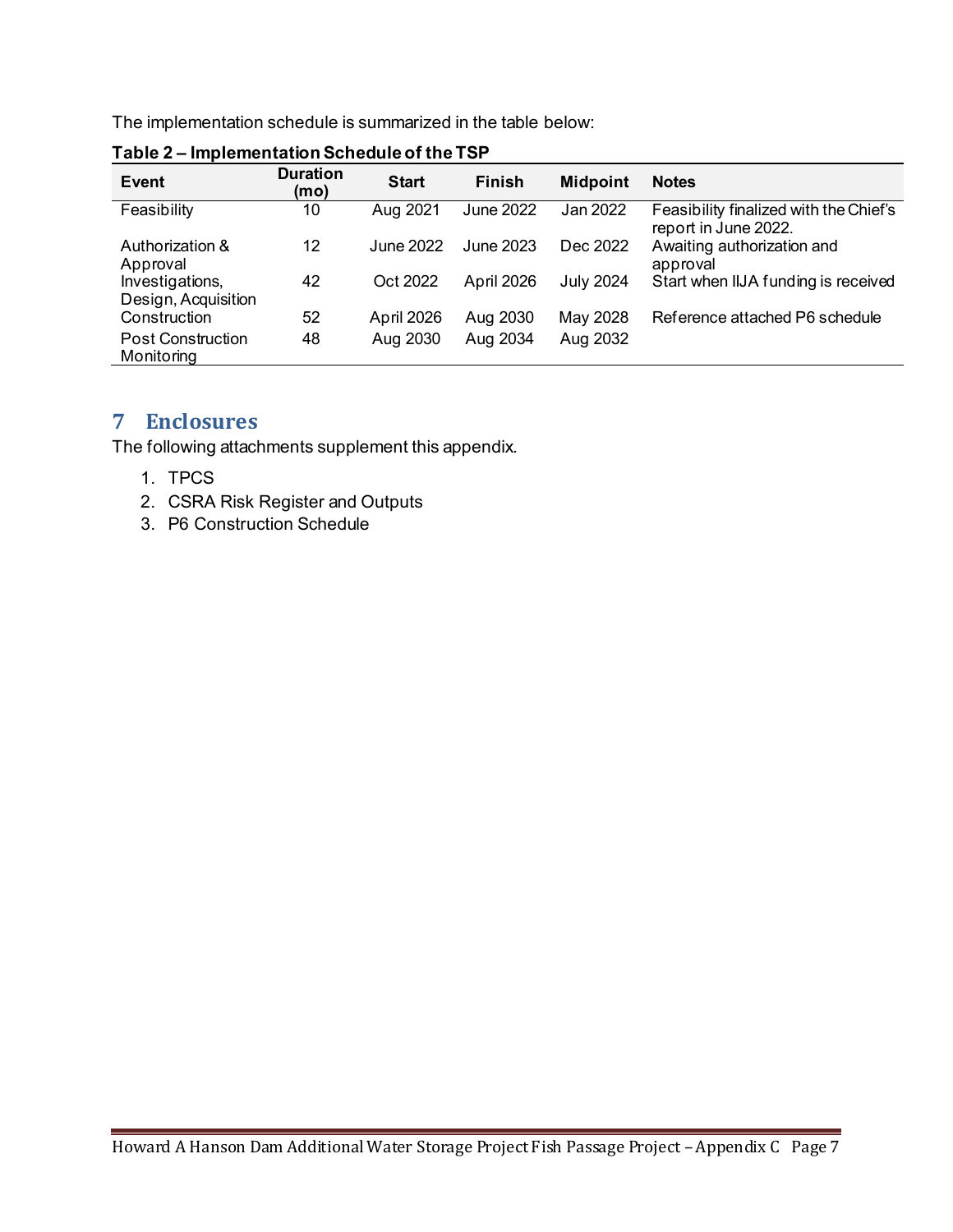# **Enclosures 1: TPCS**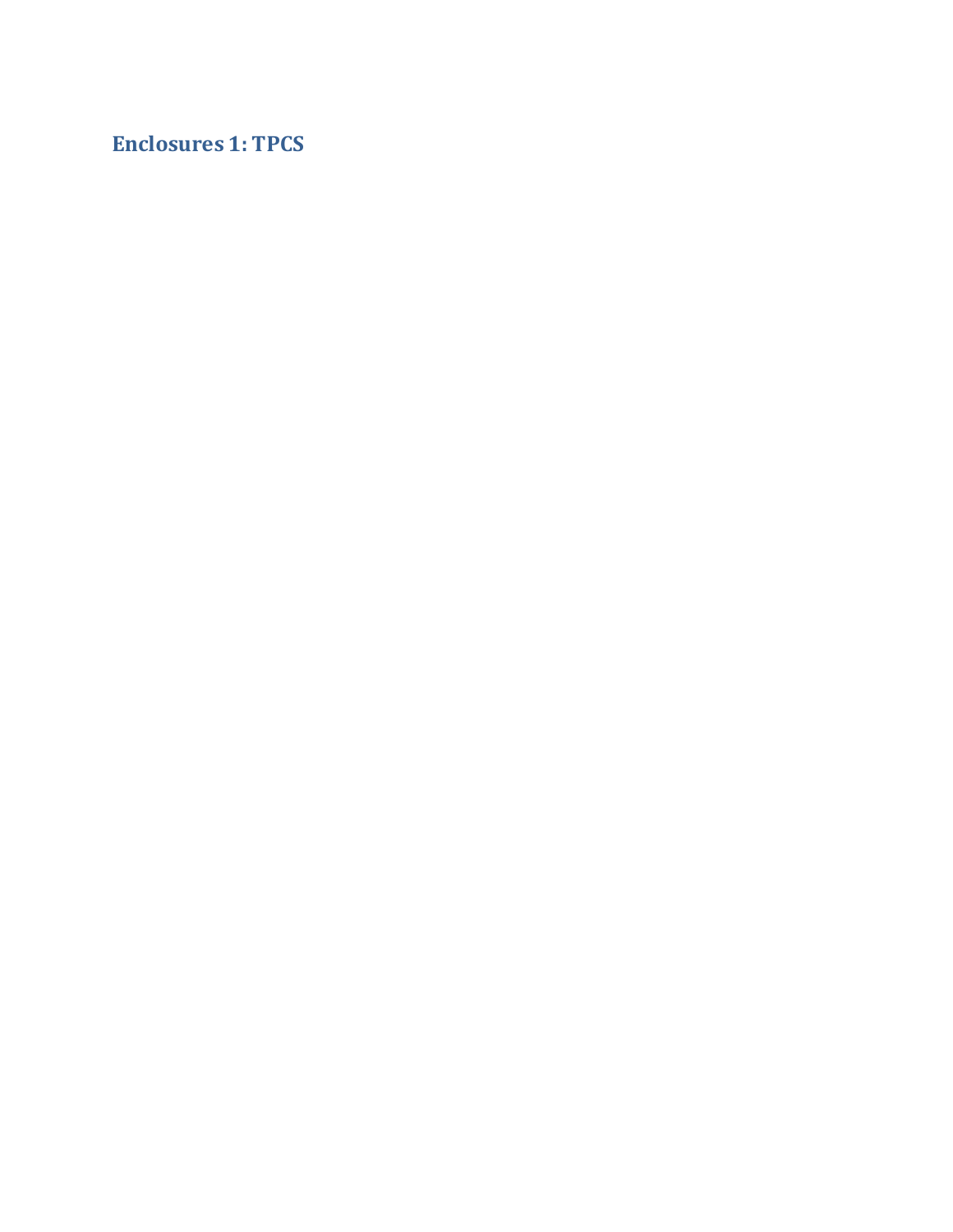#### **\*\*\*\* TOTAL PROJECT COST SUMMARY \*\*\*\***

**PROJECT:**

 **DISTRICT: Seattle District PREPARED: 4/4/2022 Howard A. Hanson Dam Additional Water Storage Project POC: CHIEF, COST ENGINEERING, Ian Pumo**

PROJECT NO: P2 488932LOCATION: Ravendale, WA

This Estimate reflects the scope and schedule in report; HAHD FPF Engineering Appendix and 15% Design Drawings

|               | Civil Works Work Breakdown Structure |           | <b>ESTIMATED COST</b> |             |              | <b>PROJECT FIRST COST</b><br>(Constant Dollar Basis)            |                                     |           |                               |                              |           |                 | <b>TOTAL PROJECT COST</b><br>(FULLY FUNDED) |             |                              |  |
|---------------|--------------------------------------|-----------|-----------------------|-------------|--------------|-----------------------------------------------------------------|-------------------------------------|-----------|-------------------------------|------------------------------|-----------|-----------------|---------------------------------------------|-------------|------------------------------|--|
|               |                                      |           |                       |             |              | Program Year (Budget EC):<br><b>Effective Price Level Date:</b> |                                     |           | 2022<br>OCT 21<br>Spent Thru: | <b>TOTAL</b><br><b>FIRST</b> |           |                 |                                             |             |                              |  |
| <b>WBS</b>    | <b>Civil Works</b>                   | COST      | <b>CNTG</b>           | <b>CNTG</b> | <b>TOTAL</b> | <b>ESC</b>                                                      | COST<br><b>CNTG</b><br><b>TOTAL</b> |           |                               | 1-Oct-21                     | COST      | <b>INFLATED</b> | COST                                        | <b>CNTG</b> | <b>FULL</b>                  |  |
| <b>NUMBER</b> | Feature & Sub-Feature Description    | (SK)<br>C | (SK)<br>D             | (% )<br>E   | <u>(\$K)</u> | (% )<br>G                                                       | (SK)<br>H                           | (SK)      | (SK)                          | (SK)                         | (SK)<br>ĸ | (% )            | (SK)<br>М                                   | (SK)        | <u>(\$K)</u><br>$\mathbf{o}$ |  |
| А             |                                      |           |                       |             |              |                                                                 |                                     |           |                               |                              |           |                 |                                             |             |                              |  |
| 06            | Phase 1 - Fish Passage Facility      | \$409,178 | \$204,589             | 50.0%       | \$613,768    | 0.0%                                                            | \$409,178                           | \$204,589 | \$613,768                     | \$98,959                     | \$712,726 | 19.7%           | \$489.855                                   | \$244,927   | \$833,741                    |  |
| 06            | Phase 2 - Additional Water Storage   | \$15,239  | \$7,620               | 50.0%       | \$22,859     | 0.0%                                                            | \$15,239                            | \$7,620   | \$22,859                      | \$0                          | \$22,859  | 151.5%          | \$38,326                                    | \$19,163    | \$57,489                     |  |
|               | <b>CONSTRUCTION ESTIMATE TOTALS</b>  | \$424,417 | \$212,209             |             | \$636,626    | 0.0%                                                            | \$424,417                           | \$212,209 | \$636,626                     | \$98,959                     | \$735,585 | 24.4%           | \$528,181                                   | \$264,090   | \$891,230                    |  |
| 01            | <b>LANDS AND DAMAGES</b>             | \$556     | \$139                 | 25.0%       | \$695        | 0.0%                                                            | \$556                               | \$139     | \$695                         | \$1,901                      | \$2,596   | 37 5%           | \$765                                       | \$191       | \$2,857                      |  |
| 30            | PLANN NG, ENGINEER NG & DESIGN       | \$72,046  | \$14,409              | 20.0%       | \$86,455     | $0.0\%$                                                         | \$72,046                            | \$14,409  | \$86,455                      | \$10,580                     | \$97,035  | 17.3%           | \$84,514                                    | \$16,903    | \$111,997                    |  |
| 31            | <b>CONSTRUCTION MANAGEMENT</b>       | \$16,641  | \$3,328               | 20.0%       | \$19,969     | $0.0\%$<br>\$16,641<br>\$3,328<br>\$19,969                      |                                     | \$0       | \$19,969                      | 23.3%                        | \$20,526  | \$4,105         | \$24,632                                    |             |                              |  |
|               | <b>PROJECT COST TOTALS</b>           | \$513,660 | \$230,085             | 44.8%       | \$743.746    |                                                                 | \$513,660                           | \$230,085 | \$743.746                     | \$111,440                    | \$855.185 | 23.6%           | \$633,986                                   | \$285,290   | \$1,030,715                  |  |

| <b>CHIEF, COST ENGINEERING,</b> |
|---------------------------------|
| <b>PROJECT MANAGER,</b>         |
| <b>CHIEF, REAL ESTATE,</b>      |
| <b>CHIEF, PLANNING,</b>         |
| <b>CHIEF, ENGINEERING,</b>      |
| <b>CHIEF, OPERATIONS,</b>       |
| CHIEF, CONSTRUCTION,            |
| CHIEF, CONTRACTING,             |
| CHIEF, PM-PB                    |
| CHIEF, DPM,                     |
|                                 |

**ESTIMATED TOTAL PROJECT COST:**

**\$1,030,715**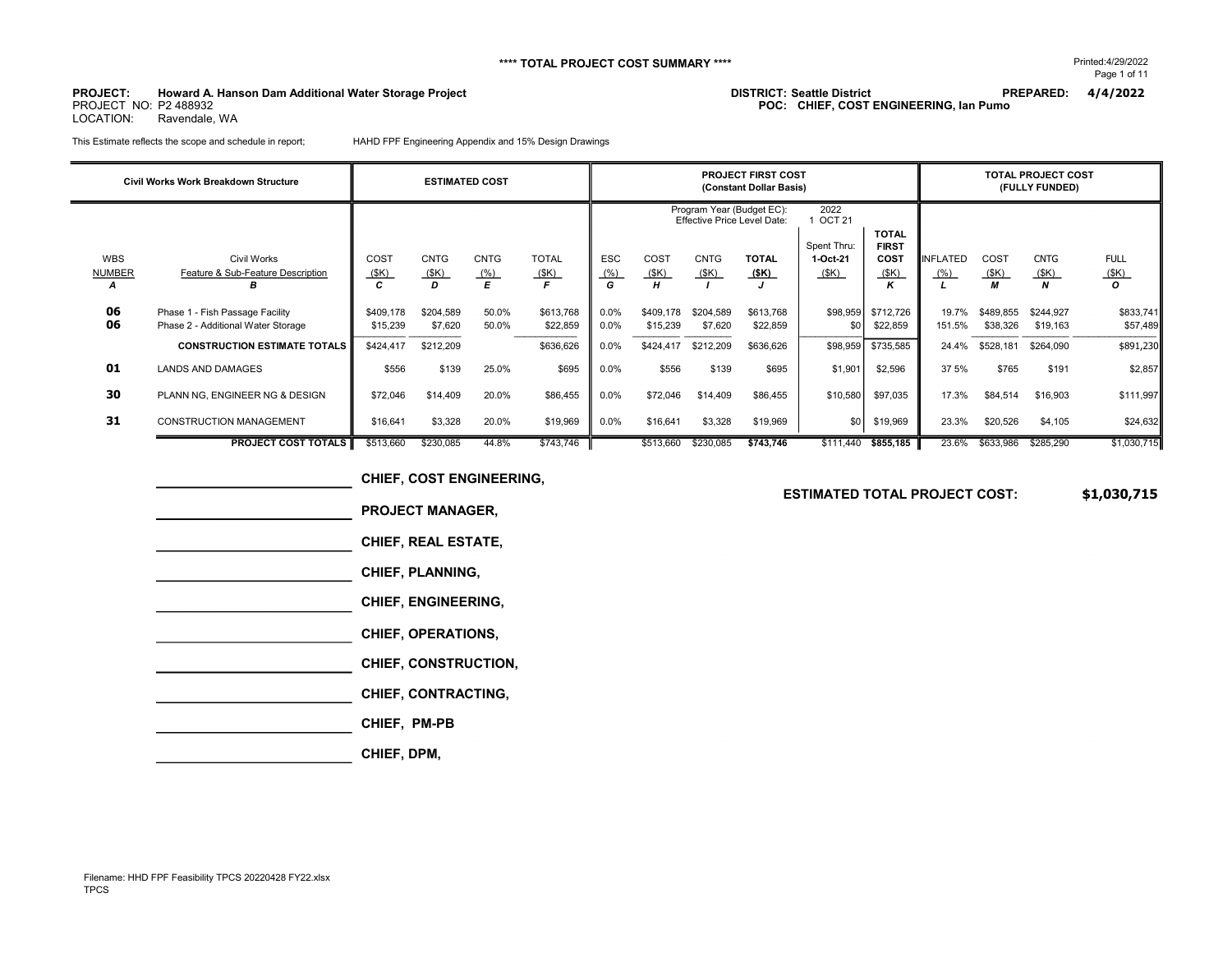#### **\*\*\*\* TOTAL PROJECT COST SUMMARY \*\*\*\***

#### **\*\*\*\* CONTRACT COST SUMMARY \*\*\*\***

#### PROJECT:<br>LOCATION: DISTRICT: Seattle District PREPARED: 4/26/2022 Howard A. Hanson Dam Additional Water Storage Project

Ravendale, WA **Ravendale, WA POC:** CHIEF, COST ENGINEERING, Ian Pumo

This Estimate reflects the scope and schedule in report; HAHD FPF Engineering Appendix and 15% Design Drawings

|               | Civil Works Work Breakdown Structure                                          |                    |                                                                                                          | <b>ESTIMATED COST</b> |                    |              |                                                          | <b>PROJECT FIRST COST</b><br>(Constant Dollar Basis) |                     | TOTAL PROJECT COST (FULLY FUNDED) |                 |                    |                  |                    |
|---------------|-------------------------------------------------------------------------------|--------------------|----------------------------------------------------------------------------------------------------------|-----------------------|--------------------|--------------|----------------------------------------------------------|------------------------------------------------------|---------------------|-----------------------------------|-----------------|--------------------|------------------|--------------------|
|               |                                                                               |                    | <b>Estimate Prepared:</b><br>28-Apr-22<br><b>Effective Price Level:</b><br>1-Oct-21<br><b>RISK BASED</b> |                       |                    |              | Program Year (Budget EC):<br>Effective Price Level Date: |                                                      | 2022<br>1 OCT 21    |                                   |                 |                    |                  |                    |
| <b>WBS</b>    | <b>Civil Works</b>                                                            | COST               | <b>CNTG</b>                                                                                              | <b>CNTG</b>           | <b>TOTAL</b>       | <b>ESC</b>   | COST                                                     | <b>CNTG</b>                                          | <b>TOTAL</b>        | Mid-Point                         | <b>INFLATED</b> | COST               | <b>CNTG</b>      | <b>FULL</b>        |
| <b>NUMBER</b> | Feature & Sub-Feature Description                                             | (SK)               | (SK)                                                                                                     | (% )                  | (SK)               | (% )         | (SK)                                                     | (SK)                                                 | (SK)                | Date                              | (% )            | (SK)               | (SK)             | (SK)               |
| A             | R                                                                             | C                  | D                                                                                                        | E                     | E                  | G            | H                                                        | $\mathbf{I}$                                         | J                   | P                                 | $\mathbf{L}$    | М                  | $\boldsymbol{N}$ | $\mathbf{o}$       |
|               | PHASE 1 - FPF CONSTRUCTION & MONITORING                                       |                    |                                                                                                          |                       |                    |              |                                                          |                                                      |                     |                                   |                 |                    |                  |                    |
| 06            | <b>Fish Passage Facility</b>                                                  | \$401,540          | \$200,770                                                                                                | 50.0%                 | \$602,310          | 0.0%         | \$401,540                                                | \$200,770                                            | \$602,310           | 2028Q3                            | 19.4%           | \$479,550          | \$239,775        | \$719,325          |
| 06            | <b>Adaptive Management</b>                                                    | \$7.638            | \$3.819                                                                                                  | 50.0%                 | \$11.458           | 0.0%         | \$7,638                                                  | \$3,819                                              | \$11.458            | 2033Q2                            | 34.9%           | \$10,304           | \$5,152          | \$15,457           |
| 06            |                                                                               |                    | \$0                                                                                                      | 50.0%                 | \$0                | 0.0%         | \$0                                                      | \$0                                                  | \$0                 | $\mathbf 0$                       | 0.0%            | \$0                | \$0              | \$0                |
| 06            |                                                                               |                    | \$0                                                                                                      | 50.0%                 | \$0                | 0.0%         | \$0                                                      | \$0                                                  | \$0                 | $\mathbf 0$                       | 0.0%            | \$0                | \$0              | \$0                |
| 06            |                                                                               |                    | \$0                                                                                                      | 50.0%                 | \$0                | 0.0%         | \$0                                                      | \$0                                                  | \$0                 | $\Omega$                          | 0.0%            | \$0                | \$0              | \$0                |
|               | <b>CONSTRUCTION ESTIMATE TOTALS:</b>                                          | \$409,178          | \$204,589                                                                                                | 50.0%                 | \$613,768          |              | \$409,178                                                | \$204,589                                            | \$613,768           |                                   |                 | \$489,855          | \$244,927        | \$734,782          |
| 01            | <b>LANDS AND DAMAGES</b>                                                      | \$237              | \$59                                                                                                     | 25.0%                 | \$296              | 0.0%         | \$237                                                    | \$59                                                 | \$296               | 2027Q1                            | 14.9%           | \$272              | \$68             | \$340              |
| 30            | PLANNING. ENGINEERING & DESIGN                                                |                    |                                                                                                          |                       |                    |              |                                                          |                                                      |                     |                                   |                 |                    |                  |                    |
|               | <b>Project Management</b><br>$0.4\%$                                          | \$1,530            | \$306                                                                                                    | 20.0%                 | \$1,836            | 0.0%         | \$1,530                                                  | \$306                                                | \$1,836             | 2024Q3                            | 6.4%            | \$1,627            | \$325            | \$1,953            |
|               | Planning & Environmental Compliance<br>0.5%                                   | \$1,863            | \$373                                                                                                    | 20.0%                 | \$2,236            | 0.0%         | \$1,863                                                  | \$373                                                | \$2,236             | 2024Q3                            | 6.4%            | \$1,982            | \$396            | \$2,378            |
|               | 8.8%<br><b>Engineering &amp; Design</b>                                       | \$35,824           | \$7,165                                                                                                  | 20.0%                 | \$42,989           | 0.0%         | \$35,824                                                 | \$7,165                                              | \$42,989            | 2024Q3                            | 6.4%            | \$38,105           | \$7,621          | \$45,726           |
|               | Reviews, ATRs, IEPRs, VE<br>0.4%                                              | \$1,752            | \$350                                                                                                    | 20.0%                 | \$2,102            | 0.0%         | \$1,752                                                  | \$350                                                | \$2,102             | 2024Q3                            | 6.4%            | \$1,864            | \$373            | \$2,236            |
|               | Life Cycle Updates (cost, schedule, risks)<br>0.3%<br>0.3%                    | \$1,100            | \$220<br>\$208                                                                                           | 20.0%<br>20.0%        | \$1,320<br>\$1.248 | 0.0%<br>0.0% | \$1,100<br>\$1.040                                       | \$220<br>\$208                                       | \$1,320             | 2024Q3<br>2024Q3                  | 6.4%<br>6.4%    | \$1,170<br>\$1.106 | \$234<br>\$221   | \$1,404<br>\$1,327 |
|               | Contracting & Reprographics<br><b>Engineering During Construction</b><br>2.4% | \$1,040<br>\$9,648 | \$1,930                                                                                                  | 20.0%                 | \$11,577           | 0.0%         | \$9,648                                                  | \$1,930                                              | \$1,248<br>\$11,577 | 2028Q3                            | 17.4%           | \$11,330           | \$2,266          | \$13,596           |
|               | 0.0%<br><b>Planning During Construction</b>                                   | \$0                | \$0                                                                                                      | 20.0%                 | \$0                | 0.0%         | \$0                                                      | \$0                                                  | \$0                 | $\mathbf 0$                       | 0.0%            | \$0                | \$0              | \$0                |
|               | 2.4%<br>Monitoring                                                            | \$9,897            | \$1,979                                                                                                  | 20.0%                 | \$11,876           | 0.0%         | \$9,897                                                  | \$1,979                                              | \$11,876            | 2033Q2                            | 32.9%           | \$13,155           | \$2,631          | \$15,786           |
|               | 0.2%<br><b>Project Operations</b>                                             | \$718              | \$144                                                                                                    | 20.0%                 | \$862              | 0.0%         | \$718                                                    | \$144                                                | \$862               | 2024Q3                            | 6.4%            | \$764              | \$153            | \$916              |
| 31            | <b>CONSTRUCTION MANAGEMENT</b>                                                |                    |                                                                                                          |                       |                    |              |                                                          |                                                      |                     |                                   |                 |                    |                  |                    |
|               | 2.9%<br><b>Construction Management</b>                                        | \$11,855           | \$2.371                                                                                                  | 20.0%                 | \$14,226           | 0.0%         | \$11,855                                                 | \$2,371                                              | \$14,226            | 2028Q3                            | 17.4%           | \$13,923           | \$2,785          | \$16,707           |
|               | 0.3%<br>Project Operation:                                                    | \$1,176            | \$235                                                                                                    | 20.0%                 | \$1,411            | 0.0%         | \$1,176                                                  | \$235                                                | \$1,411             | 2028Q3                            | 17.4%           | \$1,381            | \$276            | \$1,657            |
|               | 0.4%<br><b>Project Management</b>                                             | \$1,705            | \$341                                                                                                    | 20.0%                 | \$2,046            | 0.0%         | \$1,705                                                  | \$341                                                | \$2,046             | 2028Q3                            | 17.4%           | \$2,003            | \$401            | \$2,403            |
|               | <b>CONTRACT COST TOTALS:</b>                                                  | \$487.524          | \$220.270                                                                                                |                       | \$707,794          |              | \$487.524                                                | \$220,270                                            | \$707.794           |                                   |                 | \$578.536          | \$262,677        | \$841,214          |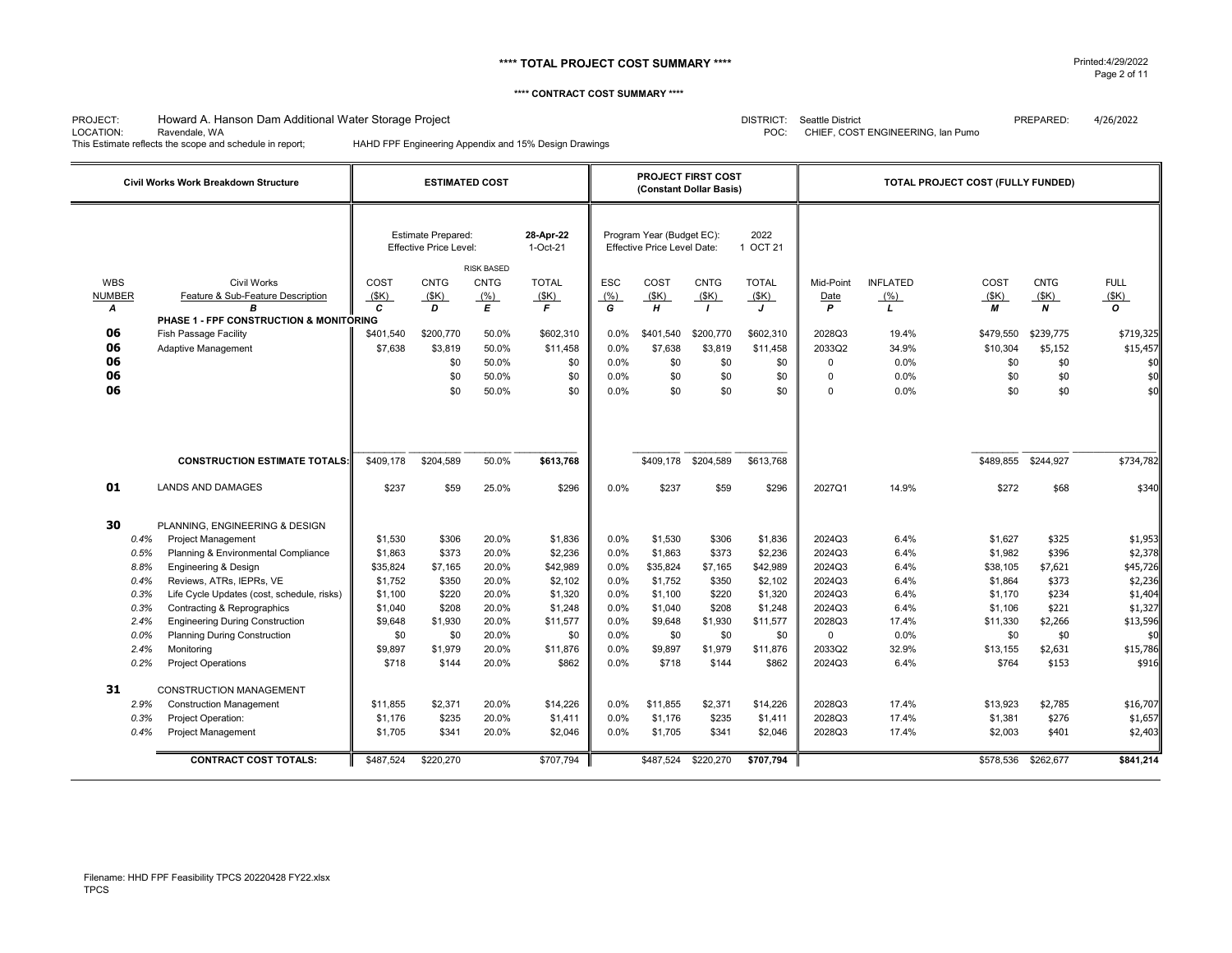#### **\*\*\*\* TOTAL PROJECT COST SUMMARY \*\*\*\***

#### **\*\*\*\* CONTRACT COST SUMMARY \*\*\*\***

#### PROJECT:<br>LOCATION: DISTRICT: Seattle District PREPARED: 4/26/2022 Howard A. Hanson Dam Additional Water Storage Project

LOCATION: Ravendale, WA CONFINITY CONTRIBUTION: Ravendale, WA PUMO CHIEF, COST ENGINEERING, Ian Pumo<br>This Estimate reflects the scope and schedule in report; HAHD FPF Engineering Appendix and 15% Design Drawings HAHD FPF Engineering Appendix and 15% Design Drawings

|                                  | Civil Works Work Breakdown Structure                                                                                       |                              | <b>ESTIMATED COST</b>                                      |                          |                             |                         | <b>PROJECT FIRST COST</b><br>(Constant Dollar Basis)            |                                     |                                        | TOTAL PROJECT COST (FULLY FUNDED) |                                         |                             |                                         |                                     |
|----------------------------------|----------------------------------------------------------------------------------------------------------------------------|------------------------------|------------------------------------------------------------|--------------------------|-----------------------------|-------------------------|-----------------------------------------------------------------|-------------------------------------|----------------------------------------|-----------------------------------|-----------------------------------------|-----------------------------|-----------------------------------------|-------------------------------------|
|                                  |                                                                                                                            |                              | <b>Estimate Prepared:</b><br><b>Effective Price Level:</b> |                          | 28-Apr-22<br>1-Oct-21       |                         | Program Year (Budget EC):<br><b>Effective Price Level Date:</b> |                                     | 2022<br>1 OCT 21                       |                                   |                                         |                             |                                         |                                     |
| <b>WBS</b><br><b>NUMBER</b><br>А | <b>Civil Works</b><br>Feature & Sub-Feature Description<br>B<br>PHASE 2 - ADDITIONAL WATER STORAGE                         | COST<br>(SK)<br>$\mathbf{c}$ | <b>CNTG</b><br>(SK)<br>D                                   | <b>CNTG</b><br>(% )<br>E | <b>TOTAL</b><br>(SK)<br>E   | <b>ESC</b><br>(% )<br>G | COST<br>(SK)<br>H                                               | <b>CNTG</b><br>(SK)<br>$\mathbf{I}$ | <b>TOTAL</b><br>(SK)<br>$\overline{J}$ | Mid-Point<br>Date<br>P            | <b>INFLATED</b><br>(% )<br>$\mathbf{L}$ | COST<br>(SK)<br>М           | <b>CNTG</b><br>(SK)<br>$\boldsymbol{N}$ | <b>FULL</b><br>(SK)<br>$\mathbf{o}$ |
| 06<br>06<br>06                   | <b>Streambank Habitat</b><br>Streambank Habitat - AM at 10 years<br>Elk Forage Habitat                                     | \$4,179<br>\$840<br>\$264    | \$2,090<br>\$420<br>\$132                                  | 50.0%<br>50.0%<br>50.0%  | \$6,269<br>\$1,260<br>\$396 | 0.0%<br>0.0%<br>0.0%    | \$4,179<br>\$840<br>\$264                                       | \$2,090<br>\$420<br>\$132           | \$6,269<br>\$1,260<br>\$396            | 2042Q1<br>2053Q3<br>2042Q1        | 68.9%<br>126.9%<br>68.9%                | \$7,056<br>\$1,906<br>\$446 | \$3,528<br>\$953<br>\$223               | \$10,584<br>\$2,859<br>\$669        |
| 06<br>06                         | Elk Forage Habitat - 50 yr maintenance<br><b>Upland Forest Habitat</b>                                                     | \$7,500<br>\$252             | \$3,750<br>\$126                                           | 50.0%<br>50.0%           | \$11,250<br>\$378           | 0.0%<br>0.0%            | \$7,500<br>\$252                                                | \$3,750<br>\$126                    | \$11,250<br>\$378                      | 2068Q1<br>2042Q1                  | 229.1%<br>68.9%                         | \$24,683<br>\$426           | \$12,341<br>\$213                       | \$37,024<br>\$638                   |
| 06<br>06<br>06                   | Upland Forest Habitat - AM at 10 years<br><b>Riparian Zone Habitat</b><br>Riparian Zone Habitat - 2 yr maintenance         | \$96<br>\$1,741<br>\$367     | \$48<br>\$871<br>\$184                                     | 50.0%<br>50.0%<br>50.0%  | \$144<br>\$2,612<br>\$551   | 0.0%<br>0.0%<br>0.0%    | \$96<br>\$1,741<br>\$367                                        | \$48<br>\$871<br>\$184              | \$144<br>\$2,612<br>\$551              | 2053Q3<br>2042Q1<br>2044Q1        | 126.9%<br>68.9%<br>77.7%                | \$218<br>\$2,940<br>\$652   | \$109<br>\$1,470<br>\$326               | \$327<br>\$4,410<br>\$978           |
|                                  | <b>CONSTRUCTION ESTIMATE TOTALS:</b>                                                                                       | \$15,239                     | \$7.620                                                    | 50.0%                    | \$22,859                    |                         | \$15,239                                                        | \$7.620                             | \$22,859                               |                                   |                                         | \$38,326                    | \$19,163                                | \$57,489                            |
| 01                               | <b>LANDS AND DAMAGES</b>                                                                                                   | \$319                        | \$80                                                       | 25.0%                    | \$399                       | 0.0%                    | \$319                                                           | \$80                                | \$399                                  | 2038q3                            | 54.4%                                   | \$492                       | \$123                                   | \$616                               |
| 30<br>n/a<br>n/a                 | PLANNING, ENGINEERING & DESIGN<br>Phase 2 Monitoring<br>Dam Safety Study                                                   | \$4,066<br>\$570             | \$813<br>\$114                                             | 20.0%<br>20.0%           | \$813<br>\$4,180            | 0.0%<br>0.0%            | \$4,066<br>\$570                                                | \$813<br>\$114                      | \$4,879<br>\$684                       | 2038Q3<br>2038Q3                  | 53.2%<br>53.2%                          | \$6,229<br>\$873            | \$1,246<br>\$175                        | \$7,475<br>\$1,048                  |
| 2.5%<br>1.0%                     | <b>Project Management</b><br>Planning & Environmental Compliance                                                           | \$381<br>\$152               | \$76<br>\$30                                               | 20.0%<br>20.0%           | \$646<br>\$411              | 0.0%<br>0.0%            | \$381<br>\$152                                                  | \$76<br>\$30                        | \$457<br>\$183                         | 2038Q3<br>2038Q3                  | 53.2%<br>53.2%                          | \$584<br>\$233              | \$117<br>\$47                           | \$700<br>\$280                      |
| 15.0%<br>1.0%<br>1.0%            | Engineering & Design<br>Reviews, ATRs, IEPRs, VE<br>Life Cycle Updates (cost, schedule, risks)                             | \$2,286<br>\$152<br>\$152    | \$457<br>\$30<br>\$30                                      | 20.0%<br>20.0%<br>20.0%  | \$610<br>\$183<br>\$183     | 0.0%<br>0.0%<br>0.0%    | \$2,286<br>\$152<br>\$152                                       | \$457<br>\$30<br>\$30               | \$2,743<br>\$183<br>\$183              | 2038Q3<br>2038Q3<br>2038Q3        | 53.2%<br>53.2%<br>53.2%                 | \$3,502<br>\$233<br>\$233   | \$700<br>\$47<br>\$47                   | \$4,203<br>\$280<br>\$280           |
| 1.0%<br>3.0%<br>2.0%             | Contracting & Reprographics<br><b>Engineering During Construction</b><br>Planning During Construction                      | \$152<br>\$457<br>\$305      | \$30<br>\$91<br>\$61                                       | 20.0%<br>20.0%<br>20.0%  | \$183<br>\$549<br>\$366     | 0.0%<br>0.0%<br>0.0%    | \$152<br>\$457<br>\$305                                         | \$30<br>\$91<br>\$61                | \$183<br>\$549<br>\$366                | 2038Q3<br>2042Q1<br>2042Q1        | 53.2%<br>69.1%<br>69.1%                 | \$233<br>\$773<br>\$515     | \$47<br>\$155<br>\$103                  | \$280<br>\$927<br>\$618             |
| 0.0%<br>0.0%                     | Adaptive Management & Monitoring<br><b>Project Operations</b>                                                              | \$0<br>\$0                   | \$0<br>\$0                                                 | 20.0%<br>20.0%           | \$0<br>\$0                  | 0.0%<br>0.0%            | \$0<br>\$0                                                      | \$0<br>\$0                          | \$0<br>\$0                             | $\Omega$<br>$\Omega$              | 0.0%<br>0.0%                            | \$0<br>\$0                  | \$0<br>\$0                              | \$0<br>\$0                          |
| 31<br>10.0%<br>0.0%<br>2.5%      | <b>CONSTRUCTION MANAGEMENT</b><br><b>Construction Management</b><br><b>Project Operations</b><br><b>Project Management</b> | \$1,524<br>\$0<br>\$381      | \$305<br>\$0<br>\$76                                       | 20.0%<br>20.0%<br>20.0%  | \$1,829<br>\$0<br>\$457     | 0.0%<br>0.0%<br>0.0%    | \$1,524<br>\$0<br>\$381                                         | \$305<br>\$0<br>\$76                | \$1,829<br>\$0<br>\$457                | 2042Q1<br>0<br>2042Q1             | 69.1%<br>0.0%<br>69.1%                  | \$2,576<br>\$0<br>\$644     | \$515<br>\$0<br>\$129                   | \$3,091<br>\$0<br>\$773             |
|                                  | <b>CONTRACT COST TOTALS:</b>                                                                                               | \$26.137                     | \$9.815                                                    |                          | \$33,666                    |                         | \$26,137                                                        | \$9.815                             | \$35.952                               |                                   |                                         | \$55,449                    | \$22.612                                | \$78.062                            |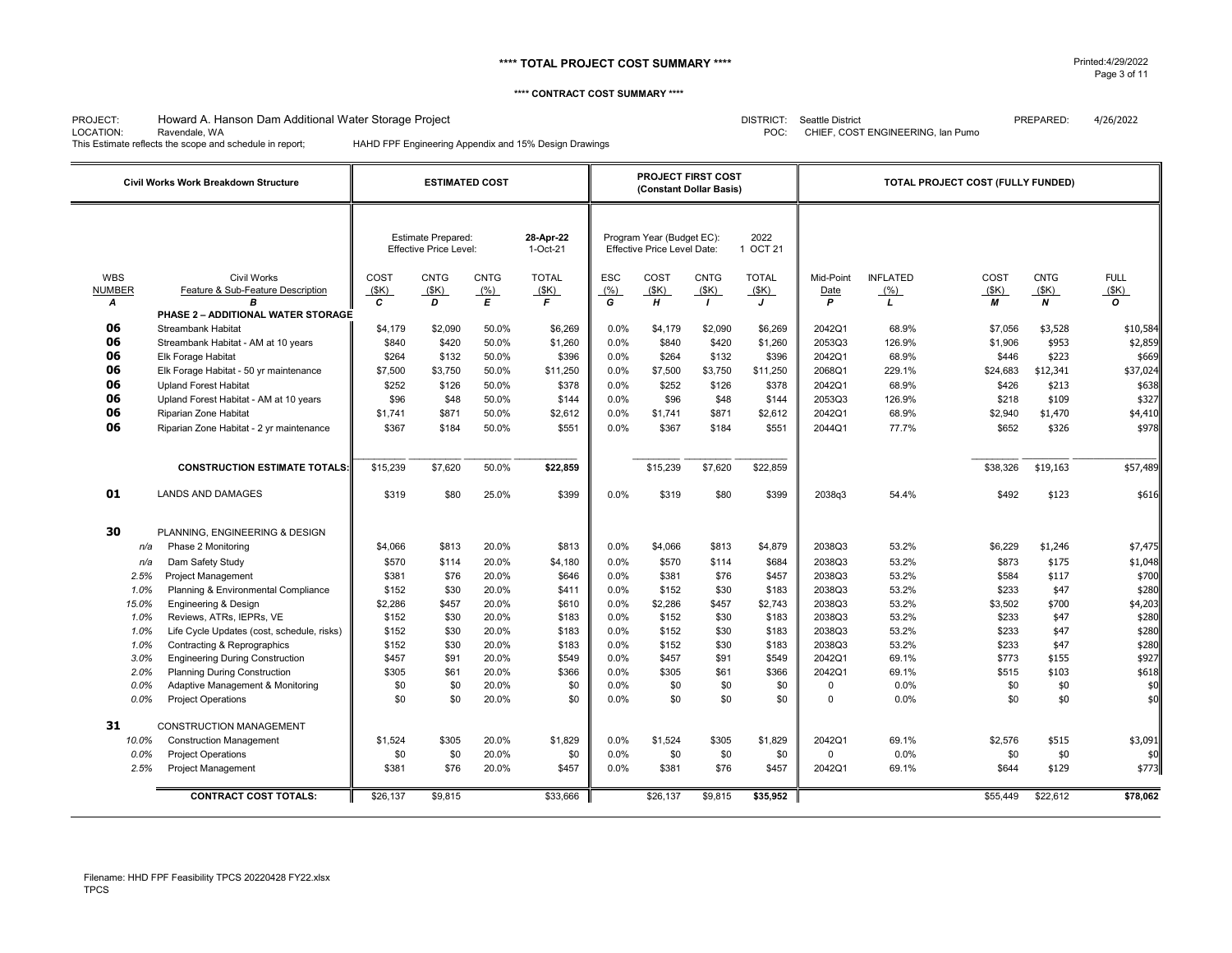**Enclosures 2: CSRA Risk Register and Outputs**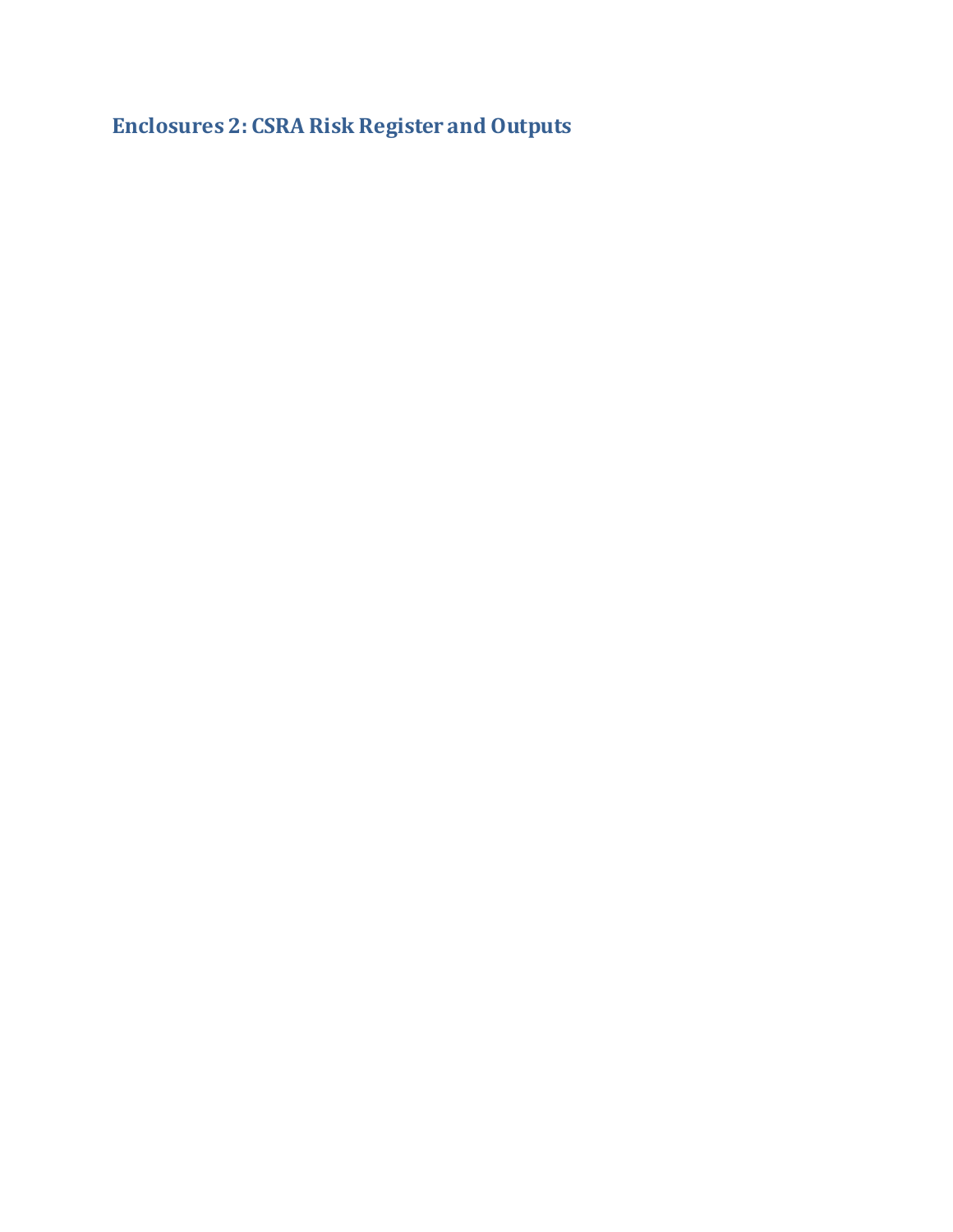| April 2022      |                                                                    |                                                        | HOWARD A. HANSON DAM FISH PASSAGE - SECTION 902 VALIDATION STUDY - Feasibility Milestone #4 - CWRB                                                                                                                                                                                                                                                                                                                                                                                                                                                                                      |                                                                                                                                                                                                                                                                                                                                                                                                                                                                                                                                 |                   | <b>Project Cost</b>      |                        |                         | <b>Project Schedule</b>  |                   |
|-----------------|--------------------------------------------------------------------|--------------------------------------------------------|-----------------------------------------------------------------------------------------------------------------------------------------------------------------------------------------------------------------------------------------------------------------------------------------------------------------------------------------------------------------------------------------------------------------------------------------------------------------------------------------------------------------------------------------------------------------------------------------|---------------------------------------------------------------------------------------------------------------------------------------------------------------------------------------------------------------------------------------------------------------------------------------------------------------------------------------------------------------------------------------------------------------------------------------------------------------------------------------------------------------------------------|-------------------|--------------------------|------------------------|-------------------------|--------------------------|-------------------|
| <b>REF</b>      | <b>Risk Type</b><br>1 - Project & Program                          | <b>Risk/Opportunity Event</b><br>WRDA 22               | <b>Risk Event Description</b><br>If the PDT miss WRDA 22. This is likely. If that                                                                                                                                                                                                                                                                                                                                                                                                                                                                                                       | <b>PDT Discussions on Impact and Likelihood</b><br>Assume this could cause a two year delay to the project.                                                                                                                                                                                                                                                                                                                                                                                                                     | Likelihood<br>(C) | Impact (C)               | k Level<br>(C)<br>Risk | $\ddot{\mathbf{z}}$ (9) | $\odot$<br>ಕ<br>Impa     | Risk Level<br>(S) |
| $\mathbf 1$     | Management (PM)                                                    |                                                        | happens, USACE won't receive funding until<br>2025 which reduces the design, acquisition,<br>and construction windows to meet the 2030<br>deadline.                                                                                                                                                                                                                                                                                                                                                                                                                                     | This risk is intentionally excluded because the current goal and cost<br>estimate is setup for making WRDA 22. This risk has a potential impact of<br>2 year delay. If PDT failed to meet this goal then leadership would have to<br>re-assess/plan this project and cost will update the number if WRDA 22 is<br>missed.<br>UPDATE: Seattle will receive \$200m in IIJA funding in October 2022,<br>so even if WRDA window is missded, PDT will have enough funding<br>to get through PED and (potentially begin acquisition). | Likely            | Critical                 | <b>High</b>            | Likely                  | Critical                 | <b>High</b>       |
| $\mathbf{2}$    | 1 - Project & Program<br>Management (PM)                           | Delay in funding - Design phase                        | If there is a funding delay then PDT may be<br>required to take additional measures to<br>accelerate the schedule.                                                                                                                                                                                                                                                                                                                                                                                                                                                                      | Do not model!<br>Design Funding is delays by 6 months and the design team is required to<br>accelerate design work by 6 months. Modeled at a possible (<30%) and<br>up to a 10% increase to design costs due to potential for inefficiencies and<br>rework. As shown by MMD, when work is ran concurrently there is often<br>changes that cause lost work and inefficiency due to the team having to<br>make assumptions to keep moving.                                                                                        | Possible          | Moderate                 | <b>Medium</b>          | Unrated                 | Critical                 | #N/A              |
| -3              | 1 - Project & Program<br>Management (PM)                           | Delay in funding - Construction phase                  | If there is a funding delay then PDT may be<br>required to take additional measures to<br>accelerate the schedule.                                                                                                                                                                                                                                                                                                                                                                                                                                                                      | Construction Funding is delays by 6 months and we are required to<br>shorten the construction duration by 6 months. Modeled at a possible<br>(<30%) and up to a 5% increase in construction cost due to acceleration                                                                                                                                                                                                                                                                                                            | Possible          | Critical                 | <b>High</b>            | Unrated                 | Critical                 | #N/A              |
| $\overline{4}$  | 5 - Contract Acquisition Risks<br>(CA)                             | Undefined acquisition strategy                         | Is there a defined acquisition strategy?                                                                                                                                                                                                                                                                                                                                                                                                                                                                                                                                                | of the contract.<br>While PDT don't have one set currently but it's most likely going to be best<br>value tradeoff and most likely full and open. This is a strategy that we                                                                                                                                                                                                                                                                                                                                                    | Unrated           | Negligible               | #N/A                   | Unrated                 | Significant              | #N/A              |
| 5               | 5 - Contract Acquisition Risks<br>(CA)                             | <b>Risk of Protest</b>                                 | Receive a protest at the end of acquisition                                                                                                                                                                                                                                                                                                                                                                                                                                                                                                                                             | have plenty of experience with. Not a risk.<br>Assume it will take up to 3 months to resolves protest                                                                                                                                                                                                                                                                                                                                                                                                                           | Possible          | Negligible               | Low                    | Possible                | Critical                 | <b>High</b>       |
| 6               | 5 - Contract Acquisition Risks<br>(CA)                             | Year end acquisition timeline                          | During year end acquisition timeline could<br>increase                                                                                                                                                                                                                                                                                                                                                                                                                                                                                                                                  | 1 to 2 months                                                                                                                                                                                                                                                                                                                                                                                                                                                                                                                   | Possible          | Negligible               | Low                    | Possible                | Significant              | <b>Medium</b>     |
| $\overline{7}$  | 5 - Contract Acquisition Risks<br>(CA)                             | Offers above IGE                                       | Risk of offers exceeding our IGE by +/-25%                                                                                                                                                                                                                                                                                                                                                                                                                                                                                                                                              | 1 to 2 months                                                                                                                                                                                                                                                                                                                                                                                                                                                                                                                   | Possible          | Negligible               | Low                    | Possible                | Significant              | <b>Medium</b>     |
|                 | 5 - Contract Acquisition Risks<br>(CA)                             | Early completion                                       | If timely completion of this project is critical,<br>would PDT consider offering a early<br>completion incentive?                                                                                                                                                                                                                                                                                                                                                                                                                                                                       | Assume 2% of the construction contract to reduce the contract duration by<br>a significant timeframe. For example on McChord Bridge project the offer<br>was \$50k per day up to 30 days. MMD have a specific amount but it was 6<br>month intervals                                                                                                                                                                                                                                                                            | Likely            | Moderate                 | <b>Medium</b>          | Likely                  | Negligible               | Low               |
| 9               | 5 - Contract Acquisition Risks<br>(CA)                             | Attract competition/qualified contractors              | Is there a risk of not attracting enough<br>competition or qualified contractors for a                                                                                                                                                                                                                                                                                                                                                                                                                                                                                                  | Shouldn't be an issue based on MMD FPF, McChord Bridge and other<br>projects in the region. This is not a risk.                                                                                                                                                                                                                                                                                                                                                                                                                 | Unrated           | Negligible               | #N/A                   | Unrated                 | Significant              | #N/A              |
| 10 <sup>1</sup> | 7 - General Technical Risk (TR)                                    | Change in the length of the steep slope<br>bypass      | project of this complexity and magnitude?<br>The length of the Steep slope bypass could<br>change due to refined hydraulic modeling<br>resulting in an increase or decrease in the<br>length of the open excavation and outlet<br>tunnel stabilization.<br>The proposed additional excavation and<br>tunnel are within 13' of the existing tunnel<br>which requires stabilization of the rock<br>between the structures prior to excavation.<br>Additional stabilization could be required either<br>due to additional excavation requirements or<br>less stable rock than anticipated. | If the excavation scope grows, length of the reinforcement would need to<br>increase to match the excavation as required. Due to the length of the<br>steep slope increasing. Assume 5% chance of this happening. 20% length<br>increase/decrease resulting in increase/decrease in the tunnel length,<br>open excavation requirements, and rock stabilization for the existing outlet<br>tunnel                                                                                                                                | Possible          | Significant              | <b>Medium</b>          | Possible                | Negligible               | Low               |
| 11              | 7 - General Technical Risk (TR)                                    | Tunnel Alignment adjacent to Railway                   | The structure and tunnel are currently placed<br>between the existing outlet tunnel and the<br>railroad alignment. If the tunnel has to shift<br>under the railroad alignment, additional real<br>estate would be required to construct the<br>project. This could also potentially delay the<br>project schedule.                                                                                                                                                                                                                                                                      | Very low probability that we will align the tunnel anywhere close to<br>Railway, possible one year delay plus, confirm with real estate current<br>alignment not impacting railway.<br>Risk not assessed, probabaility is too low.                                                                                                                                                                                                                                                                                              | Unrated           | Critical                 | #N/A                   | Unrated                 | Critical                 | #N/A              |
| 12              | 7 - General Technical Risk (TR)                                    | Stilling Basin alignment adjustments                   | The proposed stilling basin comes in at an<br>approximately 30 degree angle to the river,<br>due to hydraulics it may be required to adjust<br>this to be more parallel to the river, increasing<br>the overall length of the tunnel.                                                                                                                                                                                                                                                                                                                                                   | The tunnel will most likely change as we are only in feasibility. It could be<br>up to 100' longer and probability is likely.                                                                                                                                                                                                                                                                                                                                                                                                   | Likely            | Marginal                 | <b>Medium</b>          | Likely                  | Marginal                 | <b>Medium</b>     |
| 13              | 7 - General Technical Risk (TR)                                    | Modify Existing Stilling Basin                         | To improve fish survivability                                                                                                                                                                                                                                                                                                                                                                                                                                                                                                                                                           | Extend excavation by add additional 30 yd, grouting surface 2' thick slab<br>and wall and riprap.<br>Cost is negligible so not assessed.                                                                                                                                                                                                                                                                                                                                                                                        | Possible          | Negligible               | Low                    | Possible                | Negligible               | Low               |
| 14              | 7 - General Technical Risk (TR)                                    | MIS pivot point changes                                | The Modular Incline Screen has remained the<br>same as the previous design, the screen may<br>need to be redesigned to sit flush in the floor<br>either with a changing the pivot point or<br>moving to a system that provides a more<br>mobile screen significantly increasing the<br>complexity of the system.                                                                                                                                                                                                                                                                        | This is unlikely. The most likely change is the MIS screen shifting to the<br>floor which would be a negligible cost. The cost is probably \$50k per<br>screen and \$250K total.<br>Cost too negligible so not assessed.                                                                                                                                                                                                                                                                                                        | Unlikely          | Negligible               | Low                    | Unlikely                | Marginal                 | Low               |
| 15              | 7 - General Technical Risk (TR)                                    | Conduits not designed to be pressurized                | The primary bypass and full flow bypass<br>structures are not designed to be pressurized<br>there is a potential that during design the<br>conduits will need to be upsized or further<br>reinforced to avoid/design for pressurization.                                                                                                                                                                                                                                                                                                                                                | Not a risk, facility is designed for pressure and H&H is confident that the<br>conduit will not increase in size.                                                                                                                                                                                                                                                                                                                                                                                                               | Unrated           | Negligible               | #N/A                   | Unrated                 | Negligible               | #N/A              |
| 16              | 7 - General Technical Risk (TR)                                    | Design Criteria Changes                                | There is a potential that the design criteria we<br>have developed will change during design and<br>therefore requiring modifications to the design                                                                                                                                                                                                                                                                                                                                                                                                                                     | Steep slope is an experimental technology which does not have defined<br>criteria, which means there is not a define criteria from NMFS and<br>experience says the criteria will change during design. This could push the<br>design back to a Helix structure. Considering the Cle Elum design for the<br>Helix was \$100M.                                                                                                                                                                                                    | Unlikely          | Critical                 | <b>Medium</b>          | Unlikely                | Negligible               | Low               |
| 17              | 7 - General Technical Risk (TR)                                    | Stoplog Slot Conditions unknown                        | Due to the tight tolerances of the existing<br>stoplogs and unknown condition of the slots<br>after pounding the stoplogs in place, the slots<br>may need to be modified or rehabbed at the<br>end of construction. This would either require<br>extensive dive work or an additional<br>cofferdam.                                                                                                                                                                                                                                                                                     | Base case estimate includes the effort to inspect stoplog slots and to have<br>a dive team rehab them (ground concrete and mill smooth). Base case<br>also includes full replacement of stoplogs.<br>Team will include stoplog inspection in initial investigations so that a<br>stoplog issue will not delay construction.                                                                                                                                                                                                     | Unrated           | Negligible               | #N/A                   | Unrated                 | Negligible               | #N/A              |
| 18              | 7 - General Technical Risk (TR)                                    | Placement of Trash rack on existing Structure          | The trash rack is intended to be attached to<br>the existing track rack, there is a potential that<br>it will need to be move upstream 6' to allow<br>racking of the trash rack. This work would<br>either require an additional cofferdam or need<br>to be done at low pool.                                                                                                                                                                                                                                                                                                           | Can use existing slots, no longer a risk                                                                                                                                                                                                                                                                                                                                                                                                                                                                                        | Unrated           | Negligible               | #N/A                   | Unrated                 | Negligible               | #N/A              |
| 19              | 7 - General Technical Risk (TR)                                    | <b>Additional Geotechnical Explorations</b>            | The cost for geotechnical explorations is<br>based on a percentage of the construction for<br>certain features, once a plan is developed the<br>expected cost could be exceeded either due to<br>an increase in needed data or due to<br>escalating costs for explorations.                                                                                                                                                                                                                                                                                                             | Additional \$1M in exploration costs due to increases in the labor costs or<br>additional borings                                                                                                                                                                                                                                                                                                                                                                                                                               | Unlikely          | Negligible               | Low                    | Unlikely                | Negligible               | Low               |
| 20              | 7 - General Technical Risk (TR)                                    | Geological conditions better or worse than<br>expected | The bedrock through the left abutment has<br>some known poor quality areas, this could<br>lead to a need for more structural<br>reinforcement in the excavation or tunnel<br>efforts.                                                                                                                                                                                                                                                                                                                                                                                                   | Running into really bad quality rock, flowing ground water could require<br>using steel sets (additional stabilization) or additional grouting of faults. 10-<br>20% more stabilization for the tunnel.<br>Stabilization for sidewall is sufficient                                                                                                                                                                                                                                                                             | Possible          | Negligible               | Low                    | Possible                | Negligible               | Low               |
| 21              | 7 - General Technical Risk (TR)                                    | Modifications to the physical model                    | The current estimate for Physical Modeling<br>does not include any modification to the<br>structure. There is always a potential that<br>modifications will be required as more is<br>learned about the design.                                                                                                                                                                                                                                                                                                                                                                         | Assume up to \$1M in modifications to the physical model                                                                                                                                                                                                                                                                                                                                                                                                                                                                        | Unlikely          | Negligible               | Low                    | Unlikely                | Negligible               | Low               |
| 22<br>23        | 7 - General Technical Risk (TR)<br>7 - General Technical Risk (TR) | <b>Alignment Changes</b><br>MIS Porosity plate changes | Until everything is modeled into real space<br>and PDT knows it all fits, there is a chance full<br>realignment could be needed<br>Airburst system in the screen could obscure<br>the flow through the screen, could result in<br>changes to the porosity of the perf plate<br>system.                                                                                                                                                                                                                                                                                                  | Covered in other risks, not modeled<br>While there would likely be changes, the porosity plates are already<br>included in the estimate. Changes would have negligible costs.                                                                                                                                                                                                                                                                                                                                                   | Unrated<br>Likely | Negligible<br>Negligible | #N/A<br>Low            | Unrated<br>Likely       | Negligible<br>Negligible | #N/A<br>Low       |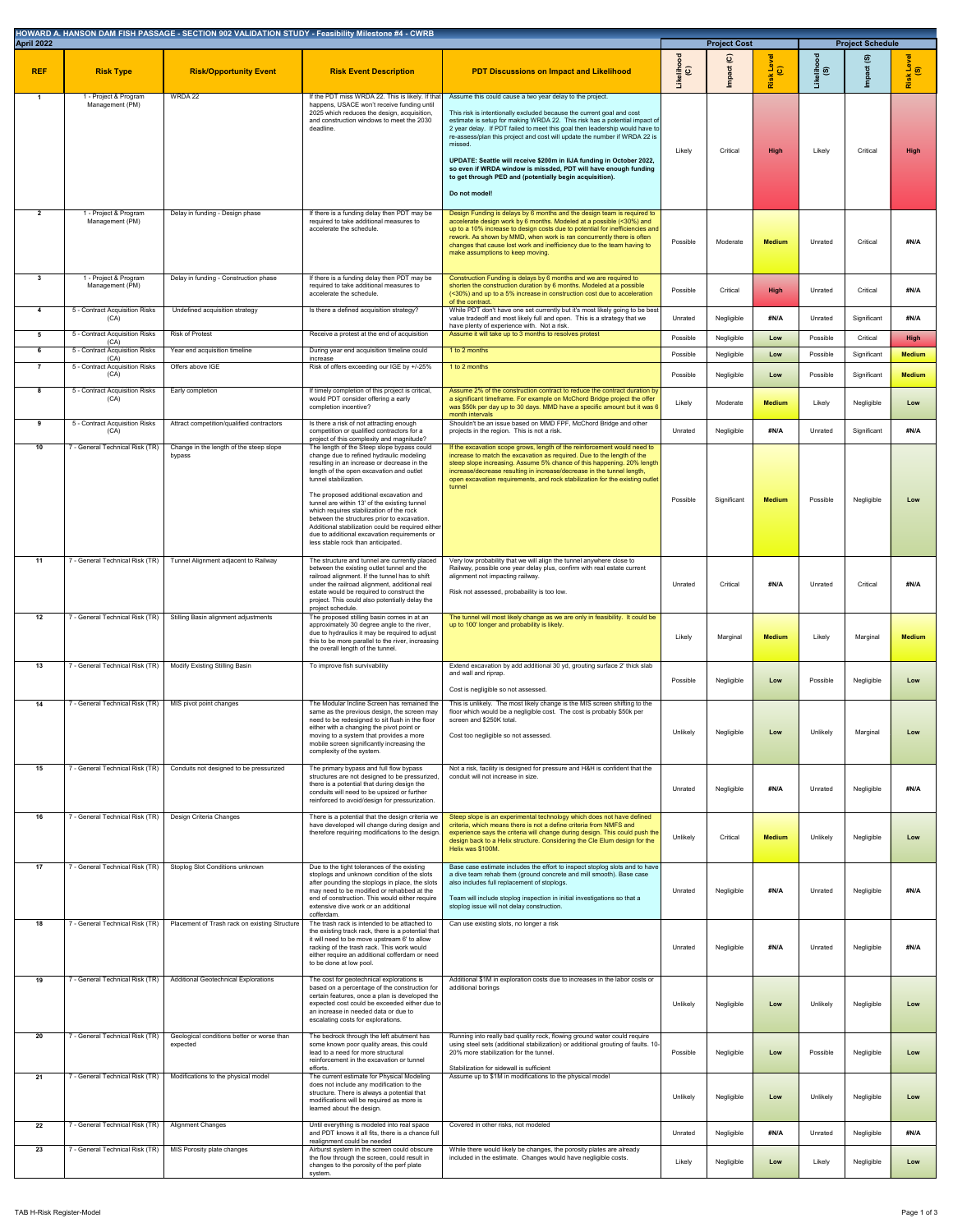| April 2022 |                                                                    | HOWARD A. HANSON DAM FISH PASSAGE - SECTION 902 VALIDATION STUDY - Feasibility Milestone #4 - CWRB |                                                                                                                                                                       |                                                                                                                                                                                                                             |                       | <b>Project Cost</b>      |                               |                       | <b>Project Schedule</b>  |                   |
|------------|--------------------------------------------------------------------|----------------------------------------------------------------------------------------------------|-----------------------------------------------------------------------------------------------------------------------------------------------------------------------|-----------------------------------------------------------------------------------------------------------------------------------------------------------------------------------------------------------------------------|-----------------------|--------------------------|-------------------------------|-----------------------|--------------------------|-------------------|
|            |                                                                    |                                                                                                    |                                                                                                                                                                       |                                                                                                                                                                                                                             |                       |                          |                               |                       |                          |                   |
| <b>REF</b> | <b>Risk Type</b>                                                   | <b>Risk/Opportunity Event</b>                                                                      | <b>Risk Event Description</b>                                                                                                                                         | <b>PDT Discussions on Impact and Likelihood</b>                                                                                                                                                                             | Likelihood<br>(C)     | mpact (C)                | k Level<br>(C)<br><b>Risk</b> | Likelihood<br>(S)     | pact (S)<br>Ξ            | Risk Level<br>(S) |
| 24         | - General Technical Risk (TR)                                      | Stilling Basin Scour pool modifications                                                            | The proposed scour pool excavates across<br>the entire river channel, it may require<br>additional stabilization or require multiple<br>phases of work to complete    | The current design is conservative for the stilling basin. So this is no<br>longer a risk                                                                                                                                   | Unrated               | Negligible               | #N/A                          | Unrated               | Negligible               | #N/A              |
| 25         | - General Technical Risk (TR)                                      | <b>Plunge Pool Modifications</b>                                                                   | The plunge pool concept as designed would<br>be very challenging to construct and<br>maintained, additional excavation or<br>stabilization of the river channel maybe | The current design is conservative, any modifications will likely result in a<br>decrease in cost so this is no longer a risk.                                                                                              | Unrated               | Negligible               | #N/A                          | Unrated               | Negligible               | #N/A              |
| 26         | 7 - General Technical Risk (TR)                                    | High Quality Finishes required in confined<br>spaces                                               | required to complete the work.<br>The Full flow bypass structure and the<br>deceleration tunnel require high quality                                                  | The risk is that a contractor can't get the concrete smooth enough and the<br>design would have to switch to fully lining of the steep slope bypass and                                                                     |                       |                          |                               |                       |                          |                   |
|            |                                                                    |                                                                                                    | concrete finishes to not injure fish. Getting<br>high quality concrete finishes in a confined<br>space can be extremely difficult and may even                        | first 50' of deceleration tunnel with stainless steel plates.                                                                                                                                                               |                       |                          |                               |                       |                          |                   |
|            |                                                                    |                                                                                                    | require epoxy coating the concrete. The<br>project assumes using high quality concrete<br>finishes and this could be much more labor<br>intensive that estimated.     |                                                                                                                                                                                                                             | Unlikelv              | Significant              | <b>Medium</b>                 | Unlikely              | Negligible               | Low               |
| 27         | - General Technical Risk (TR)                                      | <b>Stilling Basin Rock Excavation</b>                                                              | The proposed stilling basin does not anticipate<br>significant rock excavation, however rock in                                                                       | Assume 10% increase in rock excavation for the stilling basin. Ensure that<br>stabilization of the excavation is incorporated into the estimate.                                                                            |                       |                          |                               |                       |                          |                   |
|            |                                                                    |                                                                                                    | this location is not well defined. If we run into<br>more rock than anticipated, it will increase                                                                     |                                                                                                                                                                                                                             |                       |                          |                               |                       |                          |                   |
|            |                                                                    |                                                                                                    | construction costs, have to mechanically<br>excavate or blast the rock out. If we encounter<br>rock this could also eliminate the need for a                          |                                                                                                                                                                                                                             | Possible              | Negligible               | Low                           | Possible              | Negligible               | Low               |
| 28         | 7 - General Technical Risk (TR)                                    | Scour Pool Increase                                                                                | retaining structure for construction.<br>As the hydraulic modeling is refined it may be                                                                               | The design is conservative, so this is no longer a risk                                                                                                                                                                     |                       |                          |                               |                       |                          |                   |
|            |                                                                    |                                                                                                    | necessary to increase the size of the scour<br>pool.                                                                                                                  |                                                                                                                                                                                                                             | Unrated               | Negligible               | #N/A                          | Unrated               | Negligible               | #N/A              |
| 29         | 7 - General Technical Risk (TR)                                    | Geometry Changes in the Bypass Structure                                                           | The bypass structure has a lot of tight<br>tolerances with equipment and site<br>constraints, if we find conflicts as the design                                      | Covered in other risks, not modeled                                                                                                                                                                                         |                       |                          |                               |                       |                          |                   |
|            |                                                                    |                                                                                                    | progresses this could lead to changes in the<br>hydraulics and require the bypass structure to                                                                        |                                                                                                                                                                                                                             | Unrated               | Negligible               | #N/A                          | Unrated               | Negligible               | #N/A              |
| 30         | 7 - General Technical Risk (TR)                                    | <b>Tower Excavation</b>                                                                            | increase in length or require additional<br>excavation<br>The tower design is conceptual and may                                                                      | Additional excavation for the pass through to the existing tower. Additional                                                                                                                                                |                       |                          |                               |                       |                          |                   |
|            |                                                                    |                                                                                                    | require additional excavation to get all the<br>required equipment routed through the facility<br>to the bottom of the tower.                                         | 0-5% excavation for the elevator and tower needs. Need to add the sump<br>excavation into the estimate (25'x12'x 12'D), additional 130 CY x 2 for the<br>pass through to the existing tower                                 | Unlikely              | Negligible               | Low                           | Unlikely              | Negligible               | Low               |
| -31        | 7 - General Technical Risk (TR)                                    | Tower size used from the 95% design                                                                | The 95% design used a pretty large tower<br>size with a lot of open space, it is possible that                                                                        | Not modeling opportunities for feasibility.                                                                                                                                                                                 |                       |                          |                               |                       |                          |                   |
|            |                                                                    |                                                                                                    | the tower size could be reduced, reducing the<br>amount of concrete required for the structure.                                                                       |                                                                                                                                                                                                                             | Unrated               | Negligible               | #N/A                          | Unrated               | Negligible               | #N/A              |
| 32         | 7 - General Technical Risk (TR)                                    | Primary Bypass complexity                                                                          | The primary bypass has become more<br>complex to construct with multiple pipes<br>merging in the steep slope, this could lead to                                      | Covered in other risks, not modeled                                                                                                                                                                                         |                       |                          |                               |                       |                          |                   |
|            |                                                                    |                                                                                                    | increase construction costs or a need to<br>redesign due to the complexity of the design                                                                              |                                                                                                                                                                                                                             | Unrated               | Negligible               | #N/A                          | Unrated               | Negligible               | #N/A              |
| 33         | 7 - General Technical Risk (TR)                                    | Tunnel Exit requiring open excavation                                                              | The rock quality at the end of the tunnel is<br>known to be poor and will require an open                                                                             | Covered in the earthwork spreadsheet, not modeled                                                                                                                                                                           |                       |                          |                               |                       |                          |                   |
|            |                                                                    |                                                                                                    | excavation for the last 100' or more. This<br>would likely increase costs due to the<br>additional stabilization and additional material                              |                                                                                                                                                                                                                             | Unrated               | Negligible               | #N/A                          | Unrated               | Negligible               | #N/A              |
| 34         | - General Technical Risk (TR)                                      | Primary Bypass outfall access                                                                      | excavation to daylight the work.<br>The design does not include driving access to<br>the outfall location, an access road would be                                    | Include 200' of access road along the left bank (steep embankment).                                                                                                                                                         |                       |                          |                               |                       |                          |                   |
|            |                                                                    |                                                                                                    | extremely challenging and costly to construct                                                                                                                         |                                                                                                                                                                                                                             | Likely                | Negligible               | Low                           | Likely                | Negligible               | Low               |
| 35         | 7 - General Technical Risk (TR)                                    | Steep Slope access at the downstream end                                                           | The design currently does not have access to<br>the bottom of the steep slope bypass, the<br>design may need to incorporate access to the                             | Crawler Cams are \$55K, install a couple vertical access into the primary<br>steep slope bypass. Forming in an access point to the bottom of the steep<br>slope bypass. \$250K to \$500K                                    |                       |                          |                               |                       |                          |                   |
|            |                                                                    |                                                                                                    | bottom of the bypass or require an inspection<br>crawler/pipe pig. Incorporating an access                                                                            |                                                                                                                                                                                                                             | Likely                | Negligible               | Low                           | Likely                | Negligible               | Low               |
| 36         | 7 - General Technical Risk (TR)                                    | <b>Facility Inspection Requirements</b>                                                            | would require additional excavation<br>Inspection access has not been fully                                                                                           | Covered in other risks, not modeled                                                                                                                                                                                         |                       |                          |                               |                       |                          |                   |
|            |                                                                    |                                                                                                    | developed for the facility and will likely require<br>additional infrastructure to facility the required<br>inspections                                               |                                                                                                                                                                                                                             | Unrated               | Negligible               | #N/A                          | Unrated               | Negligible               | #N/A              |
| 37         | 7 - General Technical Risk (TR)                                    | Geotechnical                                                                                       | Assumed 50% of the excavation material<br>could be reused                                                                                                             | This could be anywhere from 25%-75% for material reused                                                                                                                                                                     | Likely                | Negligible               | Low                           | Likely                | Negligible               | Low               |
| 38         | 7 - General Technical Risk (TR)                                    | <b>Acclimation Pond</b>                                                                            | The design may need to include an<br>acclimation pond at the end of the<br>deceleration tunnel                                                                        | Assume 5' wide by 8' deep 50' long concrete box with a dewatering<br>screen, bird netting and earthwork.                                                                                                                    | Possible              | Negligible               | Low                           | Possible              | Negligible               | Low               |
| 39<br>40   | 7 - General Technical Risk (TR)<br>7 - General Technical Risk (TR) | More monitoring during construction<br><b>Additional Dewatering</b>                                | Additional monitoring may be need during<br>construction<br>More groundwater issues that previously                                                                   | Could be an additional cost of up to \$1M<br>Assume a 20% increase in the volume of water that needs to be handled                                                                                                          | Possible              | Negligible               | Low                           | Possible              | Negligible               | Low               |
| 41         | 7 - General Technical Risk (TR)                                    | Scaling of the facility                                                                            | experienced<br>Interior systems are not designed and<br>currently cost is based on factored scaling of                                                                | for dewatering<br>Assume we double the scaling factor for the general facility (10-15%)<br>doubled to 20-30%)                                                                                                               | Possible              | Negligible               | Low                           | Possible              | Negligible               | Low               |
| 42         | - General Technical Risk (TR)                                      | Phase II additional water storage                                                                  | the previous estimate of 10% to 15%.<br>If phase II does happen, what adjustment is                                                                                   | Won't add additional horns, may adjust the spacing of the horns but the                                                                                                                                                     | Possible              | Negligible               | Low                           | Possible              | Negligible               | Low               |
|            |                                                                    |                                                                                                    | needed to the design to account for the<br>additional water storage?                                                                                                  | cost should be minimal. Not modeled<br>Completed phase II cost is now included.                                                                                                                                             | Possible              | Negligible               | Low                           | Possible              | Negligible               | Low               |
| 43<br>44   | 13 - Construction (CO)<br>13 - Construction (CO)                   | Scour Pool Construction<br><b>Plunge Pool Construction</b>                                         | Is additional cofferdam needed for the scour<br>pool?<br>Is additional cofferdam needed for the plunge                                                                | Cofferdam may be needed. Added to estimate.<br>Cofferdam is likely to be needed. Added to estimate.                                                                                                                         | Likely<br>Very Likely | Negligible<br>Negligible | Low<br>Low                    | Likely<br>Very Likely | Negligible<br>Negligible | Low<br>Low        |
| 45         | 13 - Construction (CO)                                             | Modifications to the existing stilling basin                                                       | pool?<br>The existing tunnel has not been evaluated fo<br>survivability at low pool elevations, this will be                                                          | Extend the excavation downstream to create a more mild slope. Extend<br>the stilling basin additional 30 yards and 2' thick concrete floor and walls.                                                                       |                       |                          |                               |                       |                          |                   |
|            |                                                                    |                                                                                                    | done during design, there is a chance that<br>modifications to the stilling basin will be<br>required to improve safe passage of fish.                                | Cost is negligible so not modeled.                                                                                                                                                                                          | Possible              | Negligible               | Low                           | Possible              | Negligible               | Low               |
| 46         | 13 - Construction (CO)                                             | Blasting near critical structures                                                                  | Rock Excavation could be more difficult than                                                                                                                          | Assume 25% of rock excavation will be controlled (near critical structures)                                                                                                                                                 |                       |                          |                               |                       |                          |                   |
|            |                                                                    |                                                                                                    | expected requiring additional effort for<br>blasting, additionally there are a number of<br>sensitive structures directly adjacent to where                           | so half the space or double the amount of blast holes.<br>Assume 100' of the tunnel upstream is also affected and will experience                                                                                           |                       |                          |                               |                       |                          |                   |
|            |                                                                    |                                                                                                    | we are doing the blasting                                                                                                                                             | this slow down.                                                                                                                                                                                                             | Very Likely           | Moderate                 | <b>High</b>                   | Very Likely           | Significant              | High              |
|            |                                                                    |                                                                                                    |                                                                                                                                                                       |                                                                                                                                                                                                                             |                       |                          |                               |                       |                          |                   |
| 47         | 13 - Construction (CO)                                             | Flooding of the cofferdam                                                                          | Usual flood season is 10/15 to 2/15. What is<br>the risk of flood outside of the typical flood                                                                        | Cofferdam is above 10-year flood elevation; 10-year flood (10% chance<br>exceedance per year) would trigger emergency demobilization. If the<br>cofferdam is overtopped then the contractor would incur costs to re-drain   |                       |                          |                               |                       |                          |                   |
|            |                                                                    |                                                                                                    | season                                                                                                                                                                | the cofferdam and potentially repair some work. Minimum impact is a false<br>alarm with emergency demob but no damages. Most likely is overtopping                                                                          | Unlikelv              | Significant              | <b>Medium</b>                 | Unlikely              | Significant              | <b>Medium</b>     |
|            |                                                                    |                                                                                                    |                                                                                                                                                                       | with emergency demob and some cleanup. Worst case is overtopping with<br>emergency demob and significant cleanup and delays. Four seasons --><br>four chances for risk to occur.                                            |                       |                          |                               |                       |                          |                   |
| 48         | 13 - Construction (CO)                                             | Unknown condition of existing bulkhead                                                             | Risk of significant leakage of the bulkheads                                                                                                                          | The impact of this risk would likely be a couple week delay in schedule                                                                                                                                                     |                       |                          |                               |                       |                          |                   |
|            |                                                                    |                                                                                                    | beyond what is tolerable to manage with<br>pumping.                                                                                                                   | and guessing a weeks worth of time for divers to seal the bulkheads.                                                                                                                                                        | Likely                | Negligible               | Low                           | Likely                | Negligible               | Low               |
| 49         | 13 - Construction (CO)                                             | Unknown condition of existing bulkhead                                                             | Stoplogs have been in place for many years<br>without inspection, PDT is assuming they are<br>still in a functional state and do not leak                             | This would result in at least a 12 month delay to fabricated new bulkheads.<br>This risk can be mitigated through an inspection of the bulkheads early<br>during design and an early contract to fabricate new bulkheads if |                       |                          |                               |                       |                          |                   |
|            |                                                                    |                                                                                                    | significantly. The risk would be that<br>replacement of the bulkheads is required due                                                                                 | necessary that can be provided to the contractor at the start of<br>construction. Because this risk can be mitigated and we already have                                                                                    | Likely                | Negligible               | Low                           | Likely                | Negligible               | Low               |
| 50         | 13 - Construction (CO)                                             | Unusual concrete forms/shape                                                                       | to loss of structural integrity<br>Cost increases due to irregular concrete                                                                                           | assumed that the bulkheads will be replaced during construction We<br>should not model this risk.<br>Assume a +10% markup on the concrete formwork, 50% of the surfaces                                                     |                       |                          |                               |                       |                          |                   |
| 51         | 13 - Construction (CO)                                             | Interruption to Tacoma water supply                                                                | shapes<br>Monitoring and treatment of water at TPU<br>diversion downstream (80-90 MGD summer                                                                          | are unique within the facility<br>Additional turbidity or chemicals in the water due to construction activities<br>that impact the water quality at TPUs facility.                                                          | Likely                | Negligible               | Low                           | Likely                | Negligible               | Low               |
|            |                                                                    |                                                                                                    | winter -50 mgd)                                                                                                                                                       | Cost is negligible so risk not modeled.                                                                                                                                                                                     | Likely                | Negligible               | Low                           | Likely                | Negligible               | Low               |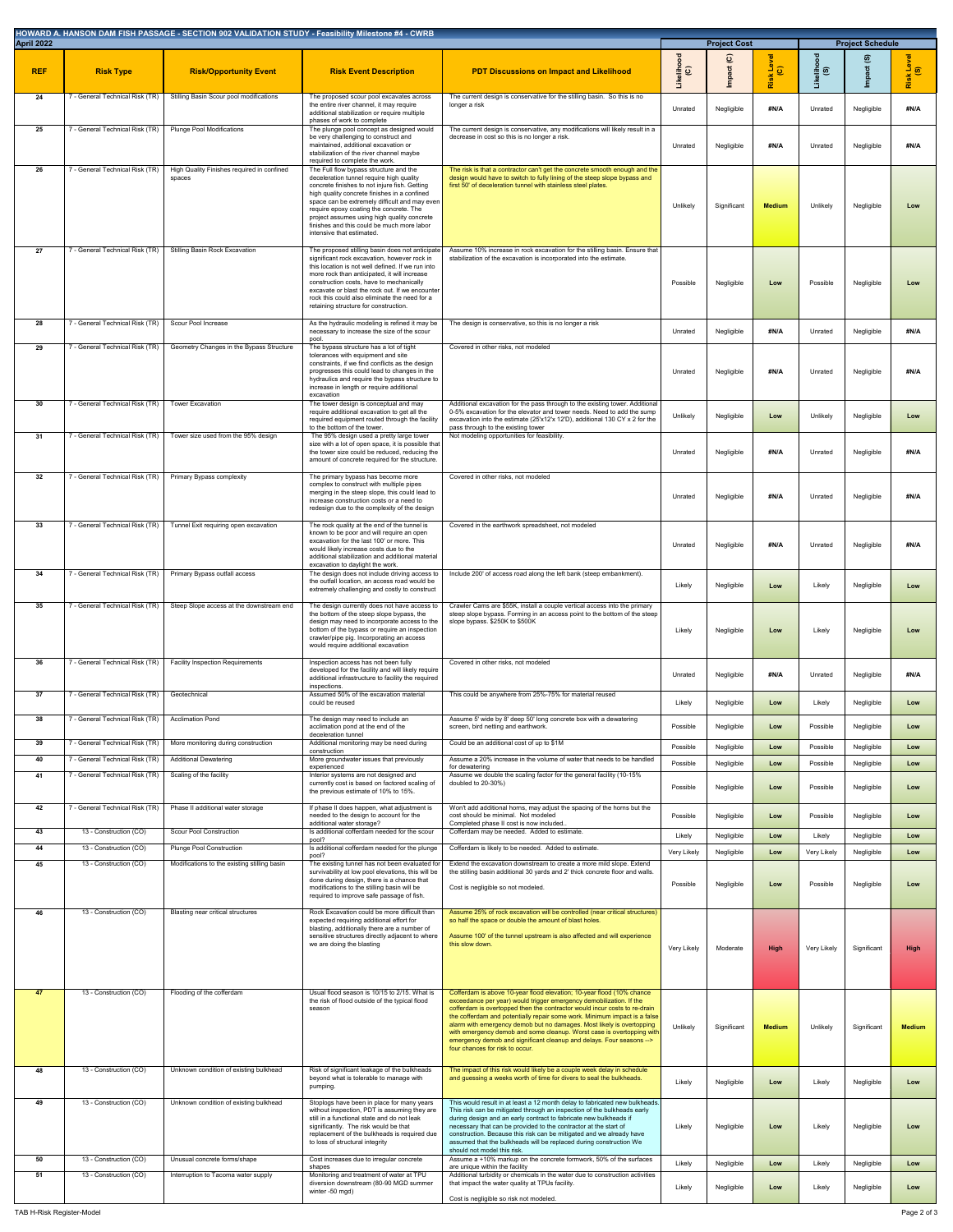| April 2022 |                                            | HOWARD A. HANSON DAM FISH PASSAGE - SECTION 902 VALIDATION STUDY - Feasibility Milestone #4 - CWRB |                                                                                                                                                                                                                                             |                                                                                                                                                                                                                                                                                                                                                                                                                                                                                                                                                                                                                                                                                                                                                                                                                |                   | <b>Project Cost</b>           |                   |                   | <b>Project Schedule</b>                     |                   |
|------------|--------------------------------------------|----------------------------------------------------------------------------------------------------|---------------------------------------------------------------------------------------------------------------------------------------------------------------------------------------------------------------------------------------------|----------------------------------------------------------------------------------------------------------------------------------------------------------------------------------------------------------------------------------------------------------------------------------------------------------------------------------------------------------------------------------------------------------------------------------------------------------------------------------------------------------------------------------------------------------------------------------------------------------------------------------------------------------------------------------------------------------------------------------------------------------------------------------------------------------------|-------------------|-------------------------------|-------------------|-------------------|---------------------------------------------|-------------------|
|            |                                            |                                                                                                    |                                                                                                                                                                                                                                             |                                                                                                                                                                                                                                                                                                                                                                                                                                                                                                                                                                                                                                                                                                                                                                                                                |                   |                               |                   | g                 |                                             |                   |
| <b>REF</b> | <b>Risk Type</b>                           | <b>Risk/Opportunity Event</b>                                                                      | <b>Risk Event Description</b>                                                                                                                                                                                                               | <b>PDT Discussions on Impact and Likelihood</b>                                                                                                                                                                                                                                                                                                                                                                                                                                                                                                                                                                                                                                                                                                                                                                | Likelihood<br>(C) | $\widehat{\mathbf{C}}$<br>act | Risk Level<br>(C) | $\frac{1}{e}$ (3) | $\widehat{\mathbf{G}}$<br>岩<br>$\mathbf{E}$ | Risk Level<br>(S) |
| 52         | 13 - Construction (CO)                     | Construction activities damage existing dam<br>infrastructure                                      | Blasting activities damage the bridge piers or<br>impact the existing control tower due to a<br>design flaws                                                                                                                                | Assume \$1M to \$2M in damages and repair                                                                                                                                                                                                                                                                                                                                                                                                                                                                                                                                                                                                                                                                                                                                                                      | Unlikely          | Negligible                    | Low               | Unlikely          | Negligible                                  | Low               |
| 53         | 13 - Construction (CO)                     | Site access                                                                                        | Limited staging areas, remote construction<br>site, long distance to any concrete plants,<br>constrained construction site with limited<br>access,                                                                                          | This is addressed in the base case estimate with two productivity<br>reductions: 87.5% to cover time in transit between TPU headworks and<br>worksite, and 95% for overall inefficiencies associated with a complex site<br>Equipment/material access is not a concern because the project has a<br>very active logging road already. Team feels these productivity reductions<br>in the base case. will address all the impacts onsite.                                                                                                                                                                                                                                                                                                                                                                       | Likely            | Negligible                    | Low               | Likely            | Negligible                                  | Low               |
| 54         | 13 - Construction (CO)                     | Modifications                                                                                      | How much modifications might there be on<br>this project?                                                                                                                                                                                   | Assume 10% to 15% based on MMD FPF and 6 months in schedule<br>delay. Other schedule delays due to specific risks are covered in those<br>other risks!                                                                                                                                                                                                                                                                                                                                                                                                                                                                                                                                                                                                                                                         | Likely            | Critical                      | <b>High</b>       | Likely            | Critical                                    | <b>High</b>       |
| 55         | 13 - Construction (CO)                     | Critical component placement                                                                       | Construction delays due to sensitive<br>placement of gates. Installation of gates may<br>delay other work, concrete placement and                                                                                                           | Assume 2 months in schedule delay.                                                                                                                                                                                                                                                                                                                                                                                                                                                                                                                                                                                                                                                                                                                                                                             | Likely            | Negligible                    | Low               | Likely            | Significant                                 | <b>High</b>       |
| 56         | 13 - Construction (CO)                     | Lock out Tag out                                                                                   | forms<br>Lacking the staff to hold clearance                                                                                                                                                                                                | Acct 31 of the TPCS should have enough cost and operations should<br>have sufficient operations staff to support this priority project.<br>Not a risk.                                                                                                                                                                                                                                                                                                                                                                                                                                                                                                                                                                                                                                                         | Unrated           | Negligible                    | #N/A              | Unrated           | Negligible                                  | #N/A              |
| 57         | 33 - Regulatory And<br>Environmental (ENV) | <b>Water Certification</b>                                                                         | Dept of Ecology's review will take 60 days.<br>Based on their review could there be<br>additional or more stringent requirements?                                                                                                           | It is possible but unlikely. The list of environmental requirements are<br>added into the estimate should be pretty extensive. However assume<br>increase in additional requirement of 10-20%.                                                                                                                                                                                                                                                                                                                                                                                                                                                                                                                                                                                                                 | Unlikelv          | Marginal                      | Low               | Unrated           | Negligible                                  | #N/A              |
| 58         | 33 - Regulatory And<br>Environmental (ENV) | In Water Work                                                                                      | There is a risk of slower excavation work due<br>to turbidity requirements. For example driving<br>the piles for the outfall pipe.                                                                                                          | Risk could be adding additional silt booms, work slow down or stopping<br>work to make sure turbidity standards are met. The delay could be 1-2<br>weeks.                                                                                                                                                                                                                                                                                                                                                                                                                                                                                                                                                                                                                                                      | Unlikelv          | Negligible                    | Low               | Unlikely          | Negligible                                  | Low               |
| 59         | 33 - Regulatory And<br>Environmental (ENV) | Additional unforeseen risks or related<br>schedule delays                                          | Would there be other risks and requirements'                                                                                                                                                                                                | The team has already engaged multiple outside regulators regarding this<br>project and Environmental Compliance Documents are completed so<br>additional unforeseen risk is minimized                                                                                                                                                                                                                                                                                                                                                                                                                                                                                                                                                                                                                          | Unrated           | Negligible                    | #N/A              | Unrated           | Negligible                                  | #N/A              |
| 60         | 33 - Regulatory And<br>Environmental (ENV) | Working in a drinking water reservoir                                                              | Would there be additional precautions<br>required due to the site being a drinking water<br>reservoir?                                                                                                                                      | Extra care or requirements due to working near a drinking water supply is<br>already accounted for. But assume there is an unlikely chance of 10-20%<br>increase in environmental requirements                                                                                                                                                                                                                                                                                                                                                                                                                                                                                                                                                                                                                 | Unlikelv          | Marginal                      | Low               | Unrated           | Negligible                                  | #N/A              |
| 61         | 33 - Regulatory And<br>Environmental (ENV) | Fish monitoring                                                                                    | Could additional fish monitoring be needed?                                                                                                                                                                                                 | Additional studies may be needed.<br>One study for design phase and another for post construction.<br>Cost is negligible so risk not modeled.                                                                                                                                                                                                                                                                                                                                                                                                                                                                                                                                                                                                                                                                  | Possible          | Negligible                    | Low               | Possible          | Negligible                                  | Low               |
| 62         | 9 - Lands and Damages Risk<br>(RE)         | Railroad easement                                                                                  | What would it take real estate wise if the<br>tunnel went under the railroad?                                                                                                                                                               | Already addressed in risk 10.                                                                                                                                                                                                                                                                                                                                                                                                                                                                                                                                                                                                                                                                                                                                                                                  | Unlikely          | Negligible                    | Low               | Unlikely          | Negligible                                  | Low               |
| 63         | 9 - Lands and Damages Risk                 | Land use charges                                                                                   | Would USACE be charged for land use, for                                                                                                                                                                                                    | HAHD have not be charged in past projects. So not a risk.                                                                                                                                                                                                                                                                                                                                                                                                                                                                                                                                                                                                                                                                                                                                                      | Unrated           | Negligible                    | #N/A              | Unrated           | Negligible                                  | #N/A              |
| 64         | (RE)<br>4 - External Risks (EX)            | <b>External stakeholders</b>                                                                       | example staging area?<br>Don't foresee any delays from other                                                                                                                                                                                | Not a risk.                                                                                                                                                                                                                                                                                                                                                                                                                                                                                                                                                                                                                                                                                                                                                                                                    |                   |                               |                   |                   |                                             |                   |
|            |                                            |                                                                                                    | partners/stakeholders due to the critical nature<br>of this project.                                                                                                                                                                        |                                                                                                                                                                                                                                                                                                                                                                                                                                                                                                                                                                                                                                                                                                                                                                                                                | Unrated           | Negligible                    | #N/A              | Unrated           | Negligible                                  | #N/A              |
| 65         | 14 - Estimate and Schedule Risks<br>(ES)   | Completeness of scope of work                                                                      | Did the estimate capture all SOW?                                                                                                                                                                                                           | Estimate is based on the previous multicollector estimate and adjusted for<br>removed/new features based on the engineering appendix. The PDT had<br>2-3 months to prepare the SOW and should be fairly complete.<br>The estimate and schedule were significantly revised in April with a lot of<br>quick rework and reviews. It is possible the estimators overlooked some<br>details in their assumptions about site access, means and methods, or<br>miscellaneous requirements. Allow some cost growth to cover this.                                                                                                                                                                                                                                                                                      | Possible          | Moderate                      | <b>Medium</b>     | Possible          | Moderate                                    | <b>Medium</b>     |
| 66         | 14 - Estimate and Schedule Risks<br>(ES)   | Confidence in quantities used                                                                      | Estimate confidence in large and critical<br>quantities?                                                                                                                                                                                    | Large and critical quantities are provided by the PDT which are based on<br>models/softwares and are already conservative.<br>PDT has indicated all quantities should stay the same or drop as design<br>progresses. Do not model.                                                                                                                                                                                                                                                                                                                                                                                                                                                                                                                                                                             | Unrated           | Negligible                    | #N/A              | Unrated           | Negligible                                  | #N/A              |
| 67         | 14 - Estimate and Schedule Risks<br>(ES)   | Adequate source of labor and equipment                                                             | Is there adequate source/supply of labor and<br>equipment to complete this project.                                                                                                                                                         | Based on previous projects, there is no risk of inadequate skilled labor,<br>equipment or contractors willing to bid on the project. There are large civil<br>works contractors whose business is based on this kind of work. They are<br>unlikely to shy away from a difficult and complex project like this to take on<br>an residential or office building construction because this is their line of<br>work.                                                                                                                                                                                                                                                                                                                                                                                              | Unrated           | Negligible                    | #N/A              | Unrated           | Negligible                                  | #N/A              |
| 68         | 14 - Estimate and Schedule Risks<br>(ES)   | Conservativeness of markups                                                                        | Are the markups conservative and sufficiently<br>applied?                                                                                                                                                                                   | Risk not modeled.<br>Productivity reduction, site access, overtime, costbook escalation markups<br>are all applied. All work are assumed to be subbed out with the Prime<br>acting as a construction manager only.<br>Contractor markups are on the high end of our typical range. Blasting<br>contractor markups are 10% higher than that. So the markups should be<br>sufficiently conservative. Risk not modeled.                                                                                                                                                                                                                                                                                                                                                                                           | Unrated           | Negligible                    | #N/A              | Unrated           | Negligible                                  | #N/A              |
| 69         | 14 - Estimate and Schedule Risks<br>(ES)   | Proper escalation value                                                                            | Could escalation of key materials or<br>construction costs outpace average values<br>recommended by USACE and OMB?<br>This could be due to material volatility or add'<br>requirements for materials, e.g., USA steel or<br>low-E concrete. | Approximately 50% of the estimate is materials. Most of the material cost<br>is in steel, wood formwork, and concrete, all of which have increased on<br>cost much more quickly than average inflation over the last few years. (It's<br>worth noting that steel price was quite low for a while; it is now just a bit<br>more expensive than it was 5 years ago. But the main concern is<br>volatility.)<br>Current estimates from ENR show all these materials experiencing<br>corrections over the next one or two years and then returning to typical<br>inflation rates of 1 to 3% per year in the near future. However, it is<br>possible they could continue to fluctuate. Allow some increase beyond<br>typical inflation.<br>Cost could increase due to new requirements or to fluctuations. Consider | Possible          | Critical                      | High              | Unrated           | Negligible                                  | #N/A              |
| 70         | 13 - Construction (CO)                     | COVID <sub>19</sub>                                                                                | Is the effect of COVID 19 accounted for?                                                                                                                                                                                                    | both.<br>This project is almost 10 years out in the future. Hopefully by then COVID<br>19 is a thing of the past.<br>Risk not modeled.                                                                                                                                                                                                                                                                                                                                                                                                                                                                                                                                                                                                                                                                         | Unrated           | Negligible                    | #N/A              | Unrated           | Negligible                                  | #N/A              |
| 71         | 7 - General Technical Risk (TR)            | Incomplete structural design                                                                       | Incomplete structural design could lead to<br>missing scope of work                                                                                                                                                                         | Assume there could be between 5% low, 10% likely and 20% high of<br>missing scope of work based on the current structural cost of \$50M                                                                                                                                                                                                                                                                                                                                                                                                                                                                                                                                                                                                                                                                        | Possible          | Marginal                      | Low               | Possible          | Negligible                                  | Low               |
| 72         | 2 - Scope and Objectives (SC)              | <b>Elk Forage Habitat Removed</b>                                                                  | 1998 report called for creation and<br>maintenance of elk forage habitat. This would<br>not be done as part of recent practice.                                                                                                             | Restoration and maintenance effort is \$7.5m. Should not have to do any<br>cutting of forest or pasture maintenance fore elk habitat. This already<br>happens indirectly as a result of TPU forestry. Assume minimum impact is<br>no change, most likely impact is 90% reduction, max impact is 100%<br>reduction.                                                                                                                                                                                                                                                                                                                                                                                                                                                                                             | Very Likely       | Moderate                      | High              | Very Likely       | Negligible                                  | Low               |
| 73         | 13 - Construction (CO)                     | <b>Weather impacts</b>                                                                             | HAHD has 68 weather days per year. It's<br>possible work could be done during these<br>days, but base case schedule assumes all<br>weather days occur.                                                                                      | Inclement weather calendar for HAHD allows 68 weather days per year.<br>Chief of Construction advises that we should include all these days in our<br>base case schedule but that he would expect a contractor to budget 0-3%<br>of these days and that we should make our base case estimate assuming<br>a contractor claims 5%.<br>Ops staff and construction engineering staff confirm that contractors<br>seldom need weather days at HAHD. It is possible we may not need all the<br>weather days.                                                                                                                                                                                                                                                                                                        | Unlikelv          | Marginal                      | Low               | Possible          | Significant                                 | <b>Medium</b>     |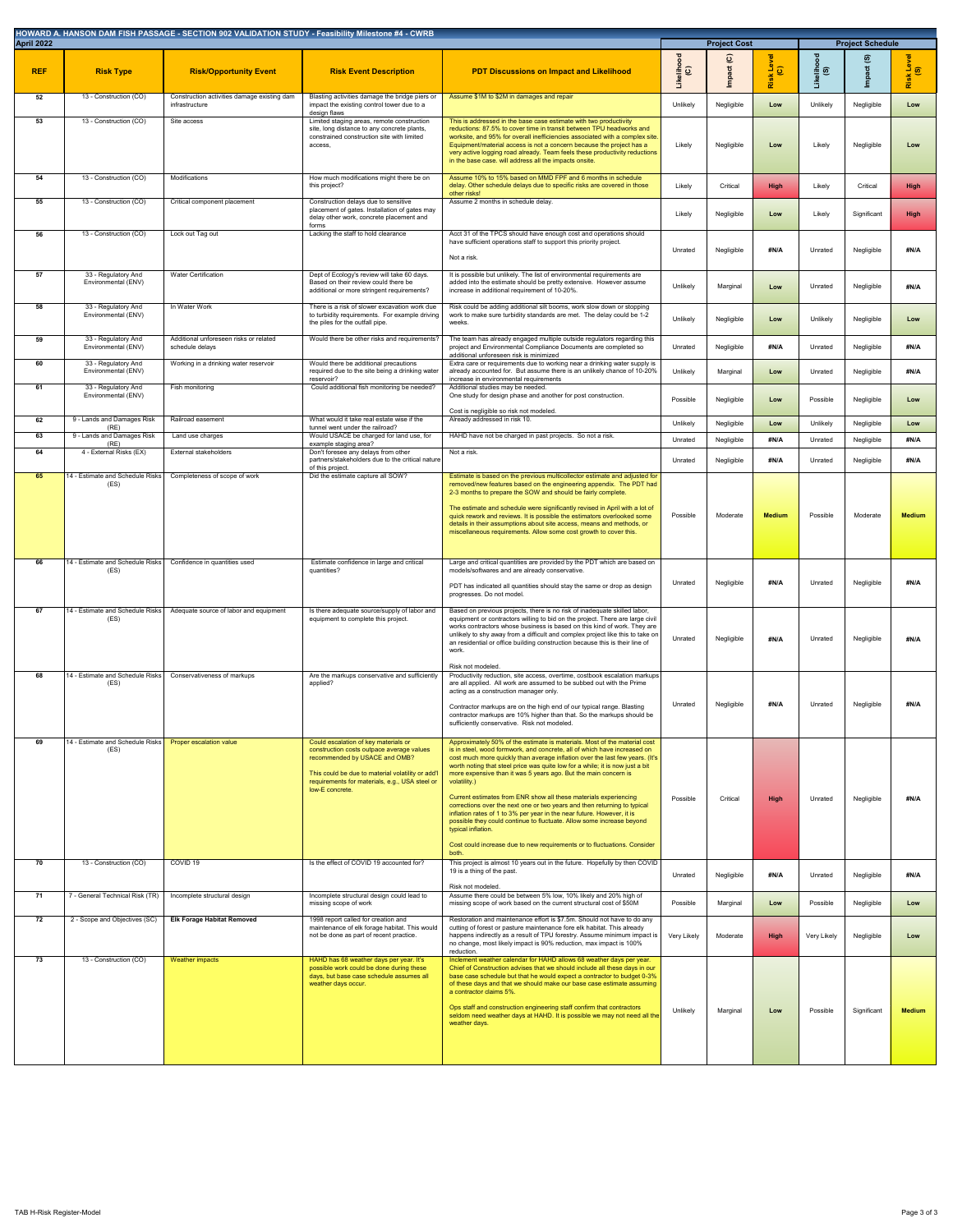**Enclosures 3: P6 Construction Schedule**